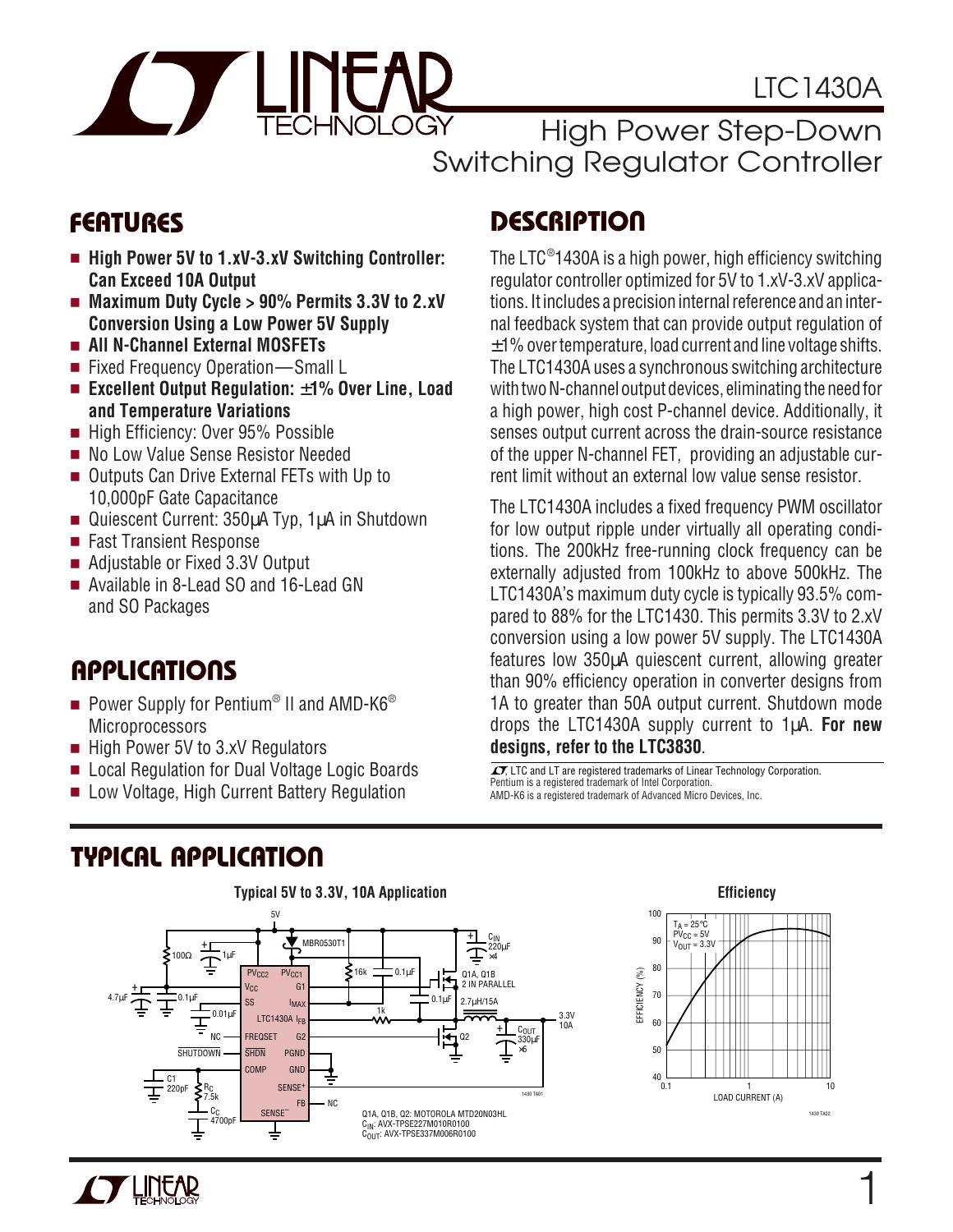### **ABSOLUTE MAXIMUM RATINGS** (Note 1)

| <b>Supply Voltage</b> |  |
|-----------------------|--|
|                       |  |
|                       |  |
| Input Voltage         |  |
|                       |  |
|                       |  |

| <b>Operating Temperature Range</b>                            |  |
|---------------------------------------------------------------|--|
|                                                               |  |
|                                                               |  |
| Storage Temperature Range $-65^{\circ}$ C to 150 $^{\circ}$ C |  |
| Lead Temperature (Soldering, 10 sec) 300°C                    |  |

# **PACKAGE/ORDER INFORMATION**



Consult factory for Military grade parts.

# **ELECTRICAL CHARACTERISTICS**

 $V_{CC}$  = 5V,  $T_A$  = 25 $\degree$ C (Note 2) unless otherwise noted.

|                          |                                                                |                                                                                              |     | <b>LTC1430AC</b> |            |      | <b>LTC1430AI</b> |            |              |
|--------------------------|----------------------------------------------------------------|----------------------------------------------------------------------------------------------|-----|------------------|------------|------|------------------|------------|--------------|
| <b>SYMBOL</b>            | <b>PARAMETER</b>                                               | <b>CONDITIONS</b>                                                                            | MIN | TYP              | <b>MAX</b> | MIN  | TYP              | <b>MAX</b> | <b>UNITS</b> |
| $V_{CC}$                 | <b>Supply Voltage</b>                                          |                                                                                              | 4   |                  | 8          | 4    |                  | 8          | $\vee$       |
| PV <sub>CC</sub>         | PV <sub>CC1</sub> , PV <sub>CC2</sub> Voltage                  |                                                                                              | 3   |                  | 13         | 3    |                  | 13         | V            |
| <b>V<sub>OUT</sub></b>   | <b>Output Voltage</b>                                          | Figure 1                                                                                     |     | 3.30             |            |      | 3.30             |            | V            |
| $V_{FB}$                 | Feedback Voltage                                               | SENSE <sup>+</sup> and SENSE <sup>-</sup> Floating,<br>$V_{COMP} = 2.5V$                     | .25 | 1.265            | 1.28       | 1.23 | 1.265            | 1.29       | $\vee$       |
| $\Delta V_{\text{OUT}}$  | <b>Output Load Regulation</b><br><b>Output Line Regulation</b> | Figure 1, $I_{\text{OUT}} = 0A$ to 10A<br>Figure 1, $V_{CC} = 4.75V$ to 5.25V                |     | 5                |            |      | 5                |            | mV<br>mV     |
| <b>I</b> vcc             | Supply Current (V <sub>CC</sub> Only)                          | Figure 2, $V_{\overline{\text{SHDN}}} = V_{\text{CC}}$<br>$V_{\overline{\text{SHDN}}} = 0V$  |     | 350              | 700<br>10  |      | 350              | 700<br>10  | μA<br>μA     |
| <b>I</b> <sub>PVCC</sub> | Supply Current (PV <sub>CC</sub> )                             | Figure 2, $PV_{CC} = 5V$ , $V_{SHDN} = V_{CC}$ (Note 3)<br>$V_{\overline{\text{SHDN}}} = 0V$ |     | 1.5<br>0.1       |            |      | 1.5<br>0.1       |            | mA<br>μA     |
| $f_{\rm OSC}$            | Internal Oscillator Frequency                                  | <b>FREQSET Floating</b>                                                                      | 140 | 200              | 260        | 130  | 200              | 300        | kHz          |

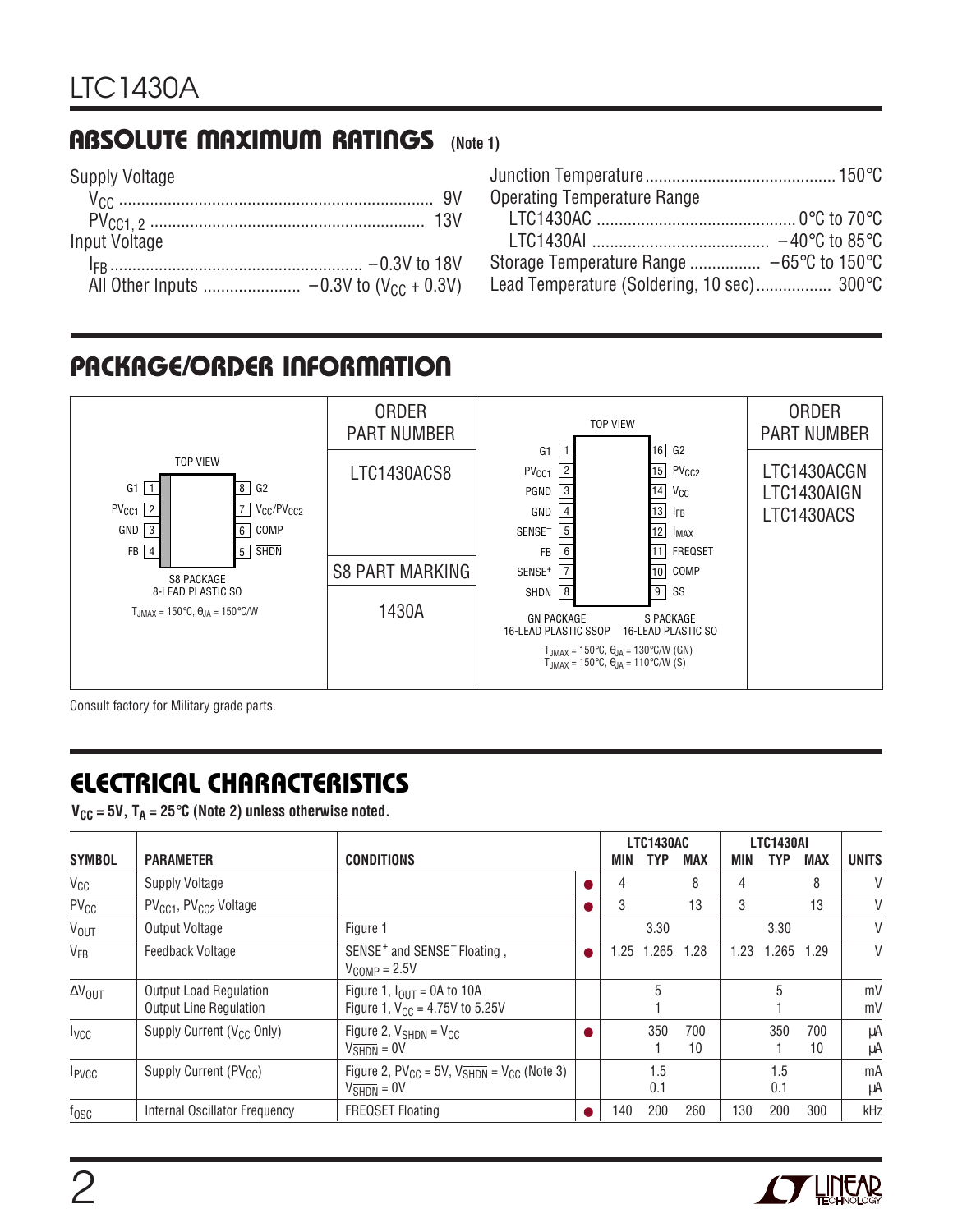# **ELECTRICAL CHARACTERISTICS**

|  |  |  |  |  |  |  | $V_{CC}$ = 5V, T <sub>A</sub> = 25°C (Note 2) unless otherwise noted. |  |
|--|--|--|--|--|--|--|-----------------------------------------------------------------------|--|
|--|--|--|--|--|--|--|-----------------------------------------------------------------------|--|

|                         |                                             |                                                      |      | <b>LTC1430AC</b> |            |      | <b>LTC1430AI</b> |       |               |
|-------------------------|---------------------------------------------|------------------------------------------------------|------|------------------|------------|------|------------------|-------|---------------|
| <b>SYMBOL</b>           | <b>PARAMETER</b>                            | <b>CONDITIONS</b>                                    | MIN  | <b>TYP</b>       | <b>MAX</b> | MIN  | TYP              | MAX   | <b>UNITS</b>  |
| $V_{\text{IH}}$         | <b>SHDN Input High Voltage</b>              |                                                      | 2.4  |                  |            | 2.4  |                  |       | V             |
| $V_{IL}$                | <b>SHDN Input Low Voltage</b>               |                                                      |      |                  | 0.8        |      |                  | 0.8   | V             |
| <b>I<sub>IN</sub></b>   | <b>SHDN Input Current</b>                   |                                                      |      | $\pm 0.1$        | ±1         |      | ±0.1             | ±1    | μA            |
| $g_{mV}$                | Error Amplifier Transconductance            |                                                      | 350  | 650              | 1100       | 300  | 650              | 1200  | umho          |
| $g_{ml}$                | I <sub>LIM</sub> Amplifier Transconductance | (Note 4)                                             |      | 2400             |            |      | 2400             |       | umho          |
| $A_V$                   | Error Amplifier Open-Loop Gain              | (Note 5)                                             | 40   | 48               |            | 40   | 48               |       | dB            |
| <b>IMAX</b>             | <b>I<sub>MAX</sub> Sink Current</b>         | $V_{I(MAX)} = V_{CC}$                                | 8    | 12               | 16         | 8    | 12               | 17    | μA            |
| I <sub>SS</sub>         | Soft Start Source Current                   | $V_{SS} = 0V$                                        | $-8$ | $-12$            | $-16$      | $-8$ | $-12$            | $-17$ | μA            |
| $t_r$ , $t_s$           | Driver Rise/Fall Time                       | Figure 3, $PV_{CC1} = PV_{CC2} = 5V$                 |      | 80               | 250        |      | 80               | 250   | ns            |
| t <sub>NOV</sub>        | Driver Non-Overlap Time                     | Figure 3, $PV_{CC1} = PV_{CC2} = 5V$                 | 25   | 130              | 250        | 25   | 130              | 250   | ns            |
| <b>DC<sub>MAX</sub></b> | Maximum Duty Cycle                          | Figure 3, $V_{COMP} = V_{CC}$ ,<br>$V_{FR} = 1.265V$ | 90   | 93.5             |            | 89   | 93.5             |       | $\frac{0}{0}$ |

The ● denotes specifications which apply over the full operating temperature range.

**Note 1:** Absolute Maximum Ratings are those values beyond which the life of a device may be impaired.

**Note 2:** All currents into device pins are positive; all currents out of device pins are negative. All voltages are referenced to ground unless otherwise specified.

**Note 3:** Supply current in normal operation is dominated by the current needed to charge and discharge the external FET gates. This will vary with

the LTC1430A operating frequency, operating voltage and the external FETs used.

**Note 4:** The I<sub>LIM</sub> amplifier can sink but cannot source current. Under normal (not current limited) operation, the I<sub>LIM</sub> output current will be zero. **Note 5:** The open-loop DC gain and transconductance from the FB pin (SENSE<sup>+</sup> and SENSE<sup>-</sup> floating) to COMP pin will be  $A_V$  and  $gm_V$ respectively.

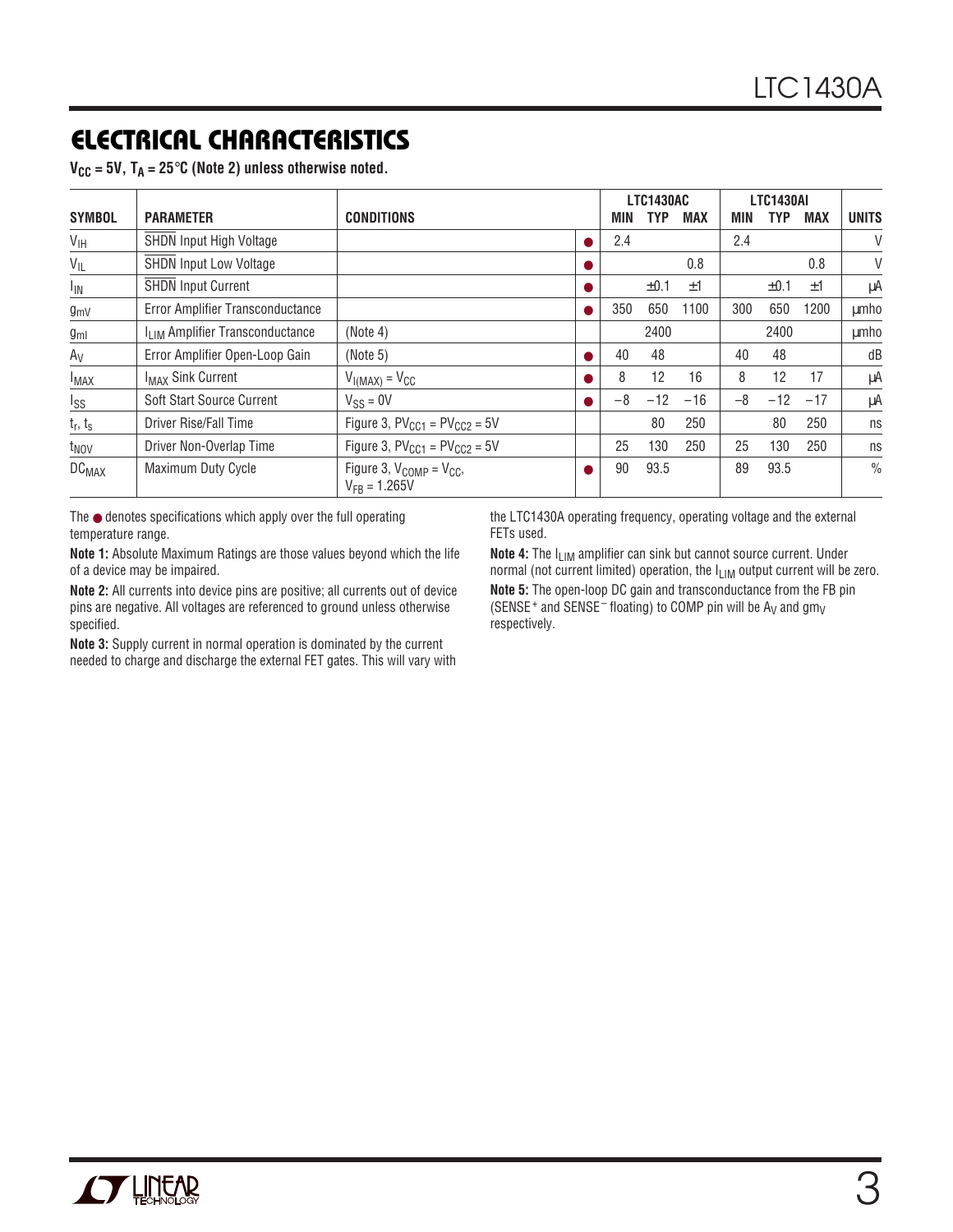# **TYPICAL PERFORMANCE CHARACTERISTICS**



1430 G07



1430 G08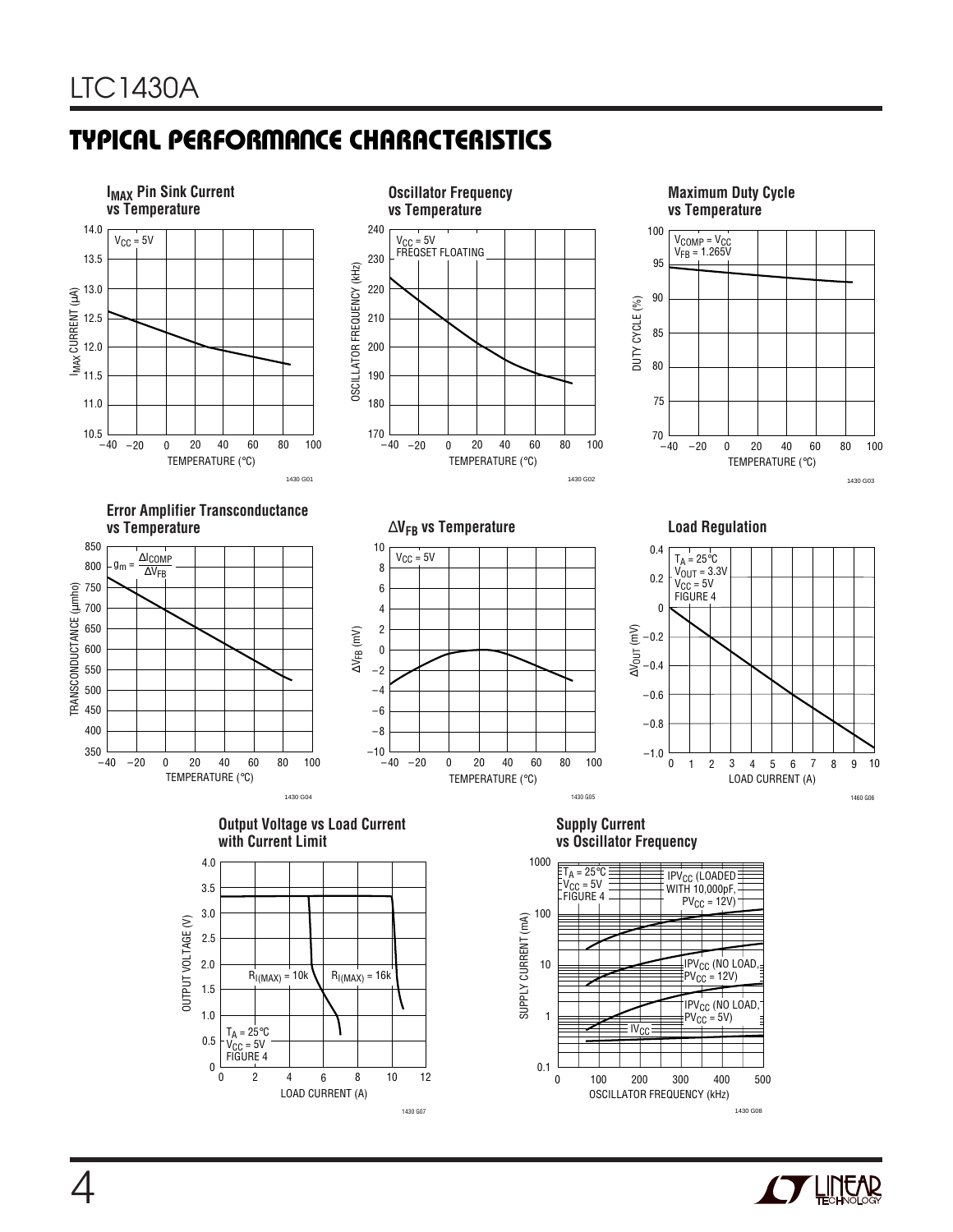# **PIN FUNCTIONS** (16-Lead Package/8-Lead Package)

**G1 (Pin 1/Pin 1):** Driver Output 1. Connect this pin to the gate of the upper N-channel MOSFET, Q1. This output will swing from  $PV_{CG1}$  to PGND. It will always be low when G2 is high.

**PV<sub>CC1</sub>** (Pin 2/Pin 2): Power V<sub>CC</sub> for Driver 1. This is the power supply input for G1. G1 will swing from PGND to  $PV_{CCA}$ . PV<sub>CC1</sub> must be connected to a potential of at least  $PV_{CC} + V_{GS(ON)}(Q1)$ . This potential can be generated using an external supply or a simple charge pump connected to the switching node between the upper MOSFET and the lower MOSFET; see Applications Information for details.

**PGND (Pin 3/Pin 3):** Power Ground. Both drivers return to this pin. It should be connected to a low impedance ground in close proximity to the source of Q2. 8-lead parts have PGND and GND tied together at Pin 3.

**GND (Pin 4/Pin 3):** Signal Ground. All low power internal circuitry returns to this pin. To minimize regulation errors due to ground currents, GND should be connected to PGND right at the LTC1430A. 8-lead parts have PGND and GND tied together internally at Pin 3.

**SENSE–, FB, SENSE+ (Pins 5, 6, 7/Pin 4):** These three pins connect to the internal resistor divider and to the internal feedback node. To use the internal divider to set the output voltage to 3.3V, connect SENSE+ to the positive terminal of the output capacitor and SENSE– to GND. FB should be left floating in applications that use the internal divider. To use an external resistor divider to set the output voltage, float SENSE+ and SENSE– and connect the external resistor divider to FB.

**SHDN (Pin 8/Pin 5):** Shutdown. A TTL compatible low level at SHDN for longer than 50µs puts the LTC1430A into shutdown mode. In shutdown, G1 and G2 go low, all internal circuits are disabled and the quiescent current drops to 10µA max. A TTL compatible high level at SHDN allows the part to operate normally.

**SS (Pin 9/NA):** Soft Start. The SS pin allows an external capacitor to be connected to implement a soft start function. An external capacitor from SS to ground controls the start-up time and also compensates the current limit loop, allowing the LTC1430A to enter and exit current limit cleanly. See Applications Information for more details.

**COMP (Pin 10/Pin 6):** External Compensation. The COMP pin is connected directly to the output of the error amplifier and the input of the PWM. An RC network is used at this node to compensate the feedback loop to provide optimum transient response. See Applications Information for compensation details.

**FREQSET (Pin 11/NA):** Frequency Set. This pin is used to set the free running frequency of the internal oscillator. With the pin floating, the oscillator runs at about 200kHz. A resistor from FREQSET to ground will speed up the oscillator; a resistor to  $V_{CC}$  will slow it down. See Applications Information for resistor selection details.

**I<sub>MAX</sub> (Pin 12/NA):** Current Limit Set. I<sub>MAX</sub> sets the threshold for the internal current limit comparator. If  $I_{FB}$  drops below  $I_{MAX}$  with G1 on, the LTC1430A will go into current limit. I<sub>MAX</sub> has a 12µA pull-down to GND. It can be adjusted with an external resistor to  $PV_{CC}$  or an external voltage source.

**I<sub>FB</sub>** (Pin 13/NA): Current Limit Sense. Connect to the switched node at the source of Q1 and the drain of Q2 through a 1k resistor. The 1k resistor is required to prevent voltage transients from damaging  $I_{FB}$ . This pin can be taken up to 18V above GND without damage.

**V<sub>CC</sub>** (Pin 14/Pin 7): Power Supply. All low power internal circuits draw their supply from this pin. Connect to a clean power supply, separate from the main  $PV_{CC}$  supply at the drain of Q1. This pin requires a 4.7µF or greater bypass capacitor. 8-lead parts have  $V_{CC}$  and  $PV_{CC}$  tied together at Pin 7 and require at least a 10µF bypass to GND.

**PV<sub>CC2</sub>** (Pin 15/Pin 7): Power V<sub>CC</sub> for Driver 2. This is the power supply input for G2. G2 will swing from GND to  $PV<sub>CC2</sub>$ . PV<sub>CC2</sub> is usually connected to the main high power supply. 8-lead parts have  $V_{CC}$  and  $PV_{CC2}$  tied together at Pin 7 and require at least a 10µF bypass to GND.

**G2 (Pin 16/Pin 8):** Driver Output 2. Connect this pin to the gate of the lower N-channel MOSFET, Q2. This output will swing from  $PV_{CC2}$  to PGND. It will always be low when G1 is high.

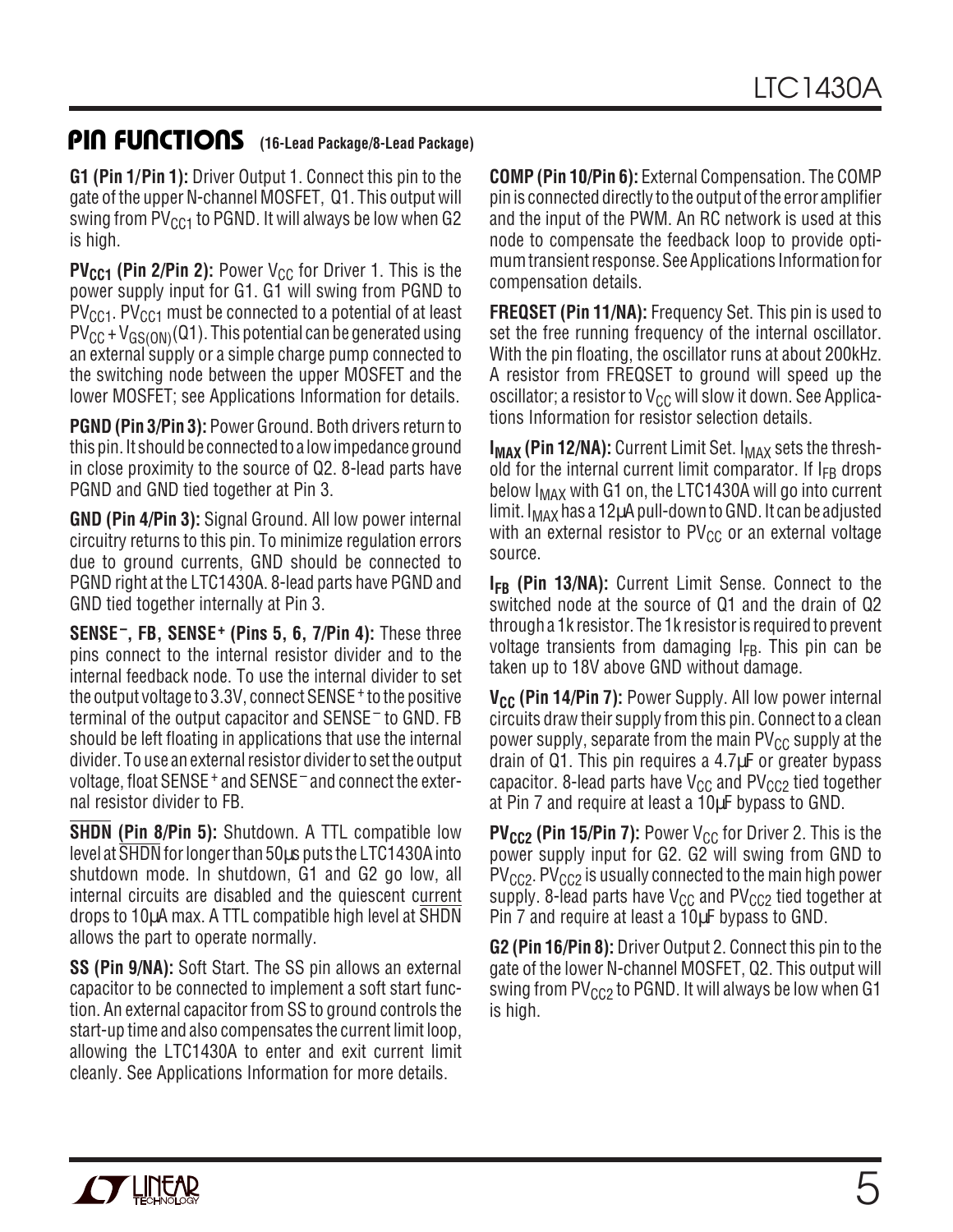# **BLOCK DIAGRAM**



### **TEST CIRCUITS**





1430 F01

 $\xi$ <sub>1.61k</sub>

**V<sub>OUT</sub>** 

}<br>}™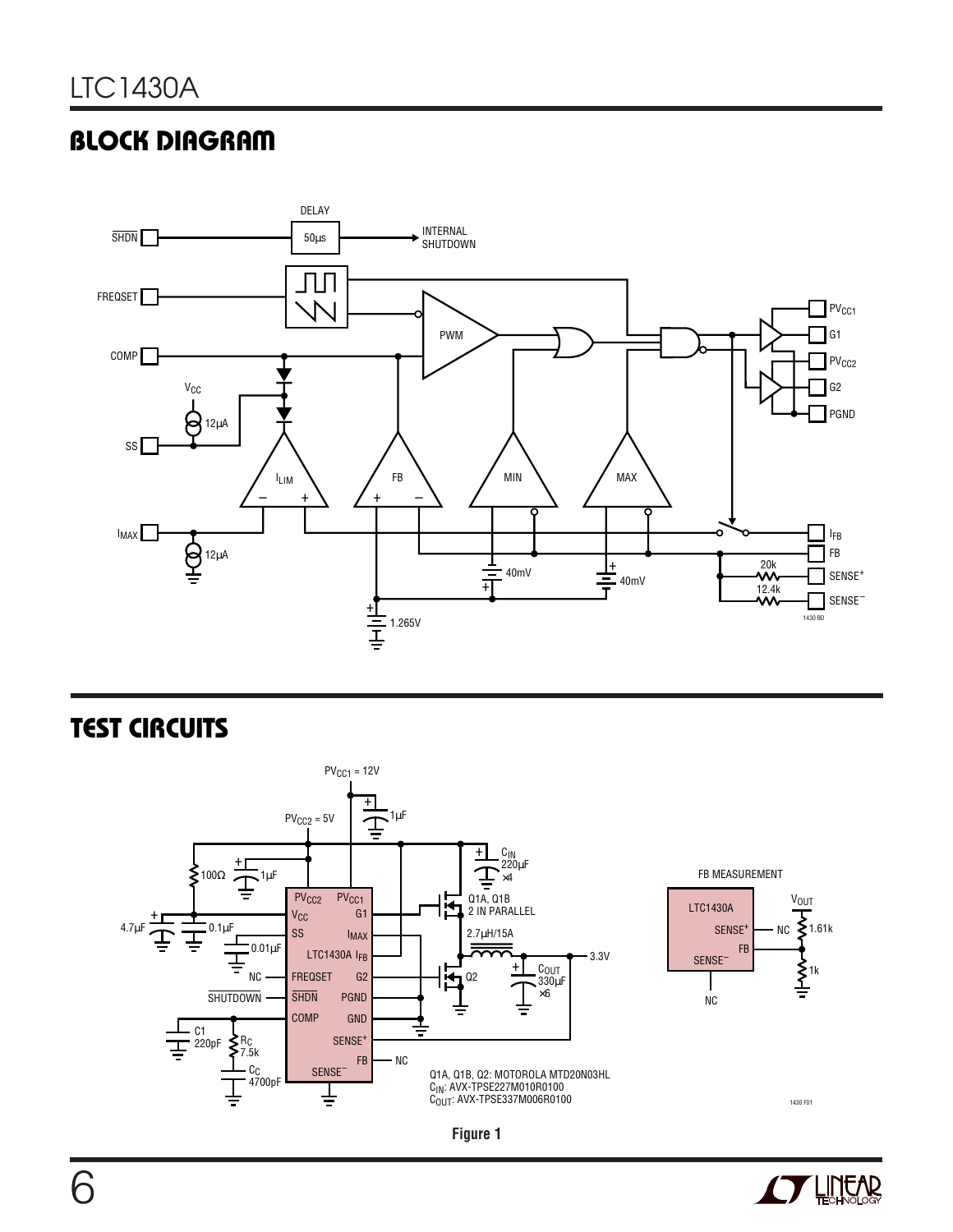7

## **TEST CIRCUITS**





**Figure 4**

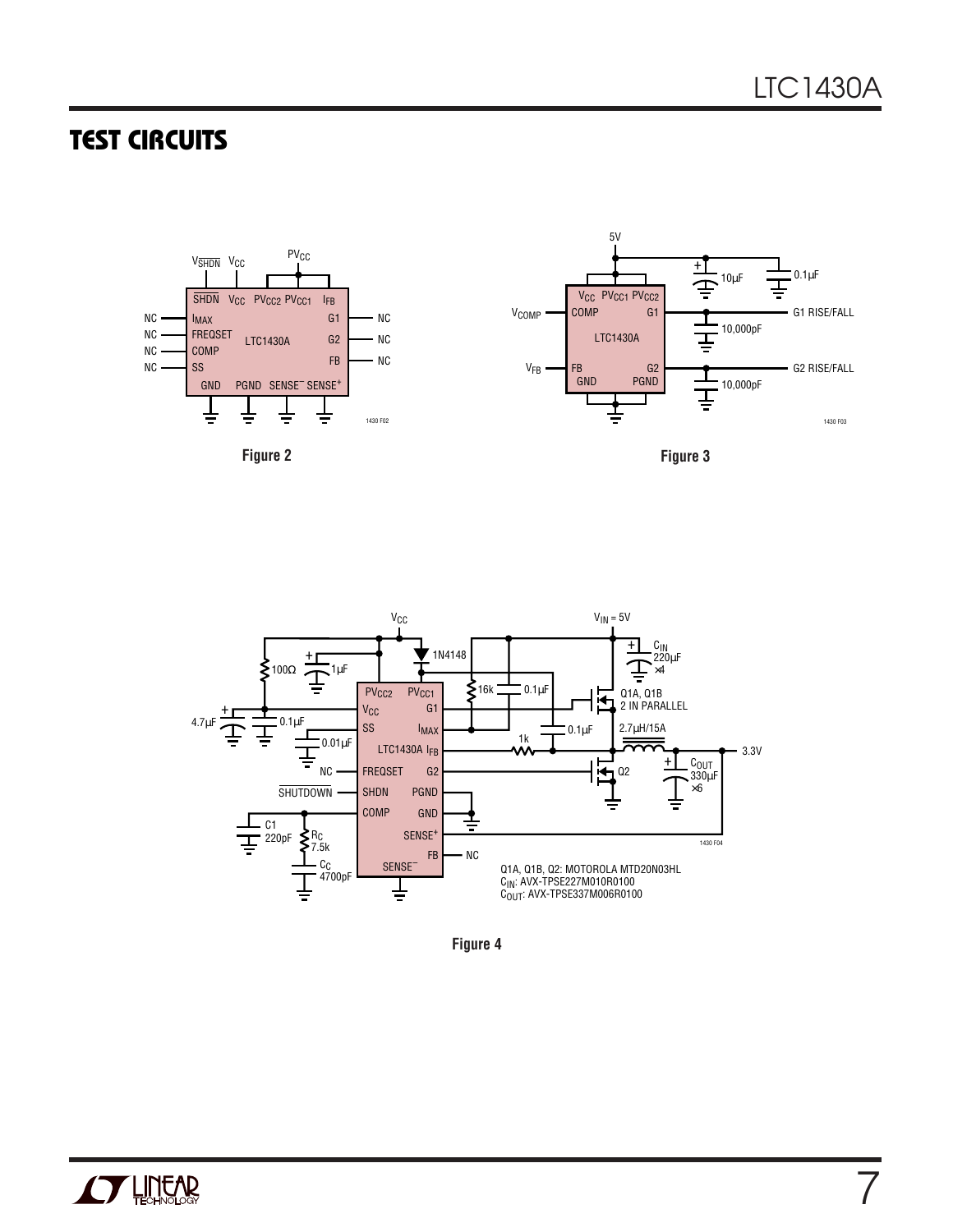# **APPLICATIONS INFORMATION U W U U**

#### **OVERVIEW**

The LTC1430A is a voltage feedback PWM switching regulator controller (see Block Diagram) designed for use in high power, low voltage step-down (buck) converters. It includes an onboard PWM generator, a precision reference trimmed to  $\pm 0.5$ %, two high power MOSFET gate drivers and all necessary feedback and control circuitry to form a complete switching regulator circuit. The PWM loop nominally runs at 200kHz.

The 16-lead versions of the LTC1430A include a current limit sensing circuit that uses the upper external power MOSFET as a current sensing element, eliminating the need for an external sense resistor.

Also included in the 16-lead version is an internal soft start feature that requires only a single external capacitor to operate. In addition, 16-lead parts feature an adjustable oscillator which can run at frequencies from 50kHz to 500kHz, allowing added flexibility in external component selection. The 8-lead version does not include current limit, internal soft start or frequency adjustability.

### **THEORY OF OPERATION**

### **Primary Feedback Loop**

The LTC1430A senses the output voltage of the circuit at the output capacitor with the SENSE<sup>+</sup> and SENSE<sup>-</sup> pins and feeds this voltage back to the internal transconductance amplifier FB. FB compares the resistor-divided output voltage to the internal 1.265V reference and outputs an error signal to the PWM comparator. This is then compared to a fixed frequency sawtooth waveform generated by the internal oscillator to generate a pulse width modulated signal. This PWM signal is fed back to the external MOSFETs through G1 and G2, closing the loop. Loop compensation is achieved with an external compensation network at COMP, the output node of the FB transconductance amplifier.

#### **MIN, MAX Feedback Loops**

Two additional comparators in the feedback loop provide high speed fault correction in situations where the FB amplifier may not respond quickly enough. MIN compares the feedback signal to a voltage 40mV (3%) below the internal reference. At this point, the MIN comparator overrides the FB amplifier and forces the loop to full duty cycle, set by the internal oscillator at about 93.5%. Similarly, the MAX comparator monitors the output voltage at 3% above the internal reference and forces the output to 0% duty cycle when tripped. These two comparators prevent extreme output perturbations with fast output transients, while allowing the main feedback loop to be optimally compensated for stability.

#### **Current Limit Loop**

The 16-lead LTC1430A devices include yet another feedback loop to control operation in current limit. The current limit loop is disabled in the 8-lead device. The  $I_{LIM}$  amplifier monitors the voltage drop across external MOSFET Q1 with the  $I_{FB}$  pin during the portion of the cycle when G1 is high. It compares this voltage to the voltage at the  $I_{MAX}$  pin. As the peak current rises, the drop across Q1 due to its  $R_{DS(ON)}$  increases. When  $I_{FB}$  drops below  $I_{MAX}$ , indicating that Q1's drain current has exceeded the maximum level,  $I_{LIM}$  starts to pull current out of the external soft start capacitor, cutting the duty cycle and controlling the output current level. At the same time, the  $I_{\text{LIM}}$  comparator generates a signal to disable the MIN comparator to prevent it from conflicting with the current limit circuit. If the internal feedback node drops below about 0.8V, indicating a severe output overload, the circuitry will force the internal oscillator to slow down by a factor of as much as 100. If desired, the turn on time of the current limit loop can be controlled by adjusting the size of the soft start capacitor, allowing the LTC1430A to withstand short overcurrent conditions without limiting.

By using the  $R_{DS(ON)}$  of Q1 to measure the output current, the current limit circuit eliminates the sense resistor that would otherwise be required and minimizes the number of components in the external high current path. Because power MOSFET  $R_{DS(ON)}$  is not tightly controlled and varies with temperature, the LTC1430A current limit is not designed to be accurate; it is meant to prevent damage to the power supply circuitry during fault conditions. The actual current level where the limiting circuit begins to take effect may vary from unit to unit, depending on the power MOSFETs used. See Soft Start and Current Limit for more details on current limit operation.

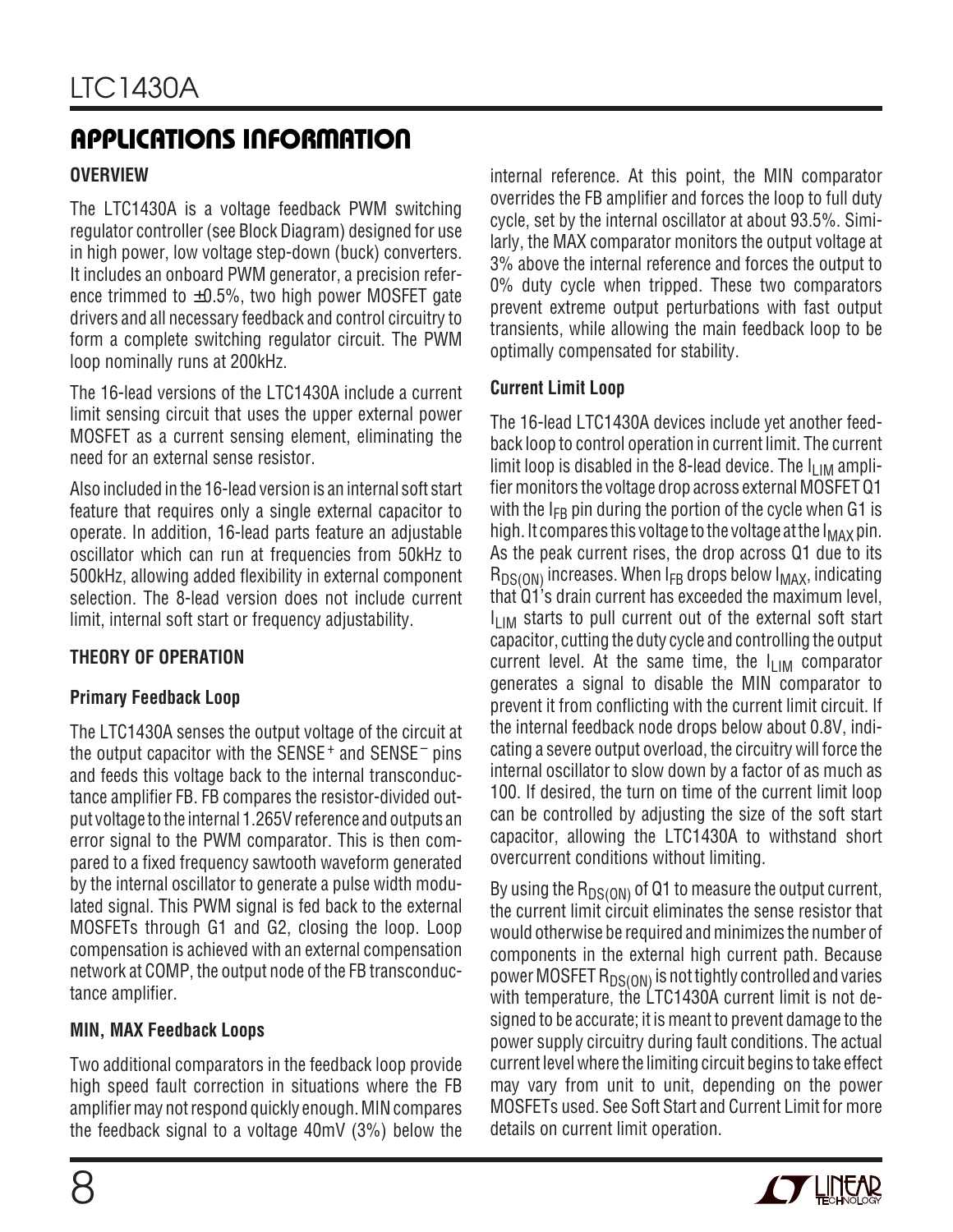### **APPLICATIONS INFORMATION U W U U**

#### **MOSFET Gate Drive**

Gate drive for the top N-channel MOSFET Q1 is supplied from PV<sub>CC1</sub>. This supply must be above PV<sub>CC</sub> (the main power supply input) by at least one power MOSFET V<sub>GS(ON)</sub> for efficient operation. An internal level shifter allows  $PV<sub>CC1</sub>$  to operate at voltages above  $V<sub>CC</sub>$  and  $PV<sub>CC</sub>$ , up to 13V maximum. This higher voltage can be supplied with a separate supply, or it can be generated using a simple charge pump as shown in Figure 5. When using a separate PV<sub>CC1</sub> supply, the PV<sub>CC</sub> input may exhibit a large inrush current if  $PV_{CCA}$  is present during power up. The 93.5% maximum duty cycle ensures that the charge pump will always provide sufficient gate drive to Q1. Gate drive for the bottom MOSFET Q2 is provided through  $PV_{CC2}$  for 16-lead devices or  $V_{CC}/PV_{CC2}$  for the 8-lead device.  $PV_{CC2}$ can usually be driven directly from  $PV_{CC}$  with 16-lead parts, although it can also be charge pumped or connected to an alternate supply if desired. 3.3V input applications use 3.3V at PV $_{\text{CC}}$  and 5V at V<sub>CC</sub> and PV<sub>CC1</sub>. See 3.3V Input Supply Operation for more details. The 8-lead part requires an RC filter from  $PV_{CC}$  to  $V_{CC}$  to ensure proper operation; see Input Supply Considerations.



**Figure 5. Doubling Charge Pump**

#### **Synchronous Operation**

The LTC1430A uses a synchronous switching architecture, with MOSFET Q2 taking the place of the diode in a classical buck circuit (Figure 6). This improves efficiency by reducing the voltage drop and the resultant power dissipation across Q2 to  $V_{ON} = (I)(R_{DSON(Q2)})$ , usually



**Figure 6a. Classical Buck Architecture**



**Figure 6b. Synchronous Buck Architecture**

much lower than the  $V_F$  of the diode in the classical circuit. This more than offsets the additional gate drive required by the second MOSFET, allowing the LTC1430A to achieve efficiencies in the mid-90% range for a wide range of load currents.

Another feature of the synchronous architecture is that unlike a diode, Q2 can conduct current in either direction. This allows the output of a typical LTC1430A circuit to sink current as well as sourcing it while remaining in regulation. The ability to sink current at the output allows the LTC1430A to be used with reactive or other nonconventional loads that may supply current to the regulator as well as drawing current from it. An example is a high current logic termination supply, such as the GTL terminator shown in the Typical Applications section.

#### **EXTERNAL COMPONENT SELECTION**

#### **Power MOSFETs**

Two N-channel power MOSFETs are required for most LTC1430A circuits. These should be selected based primarily on threshold and on-resistance considerations; thermal dissipation is often a secondary concern in high efficiency designs. Required MOSFET threshold should be determined based on the available power supply voltages and/or the complexity of the gate drive charge pump

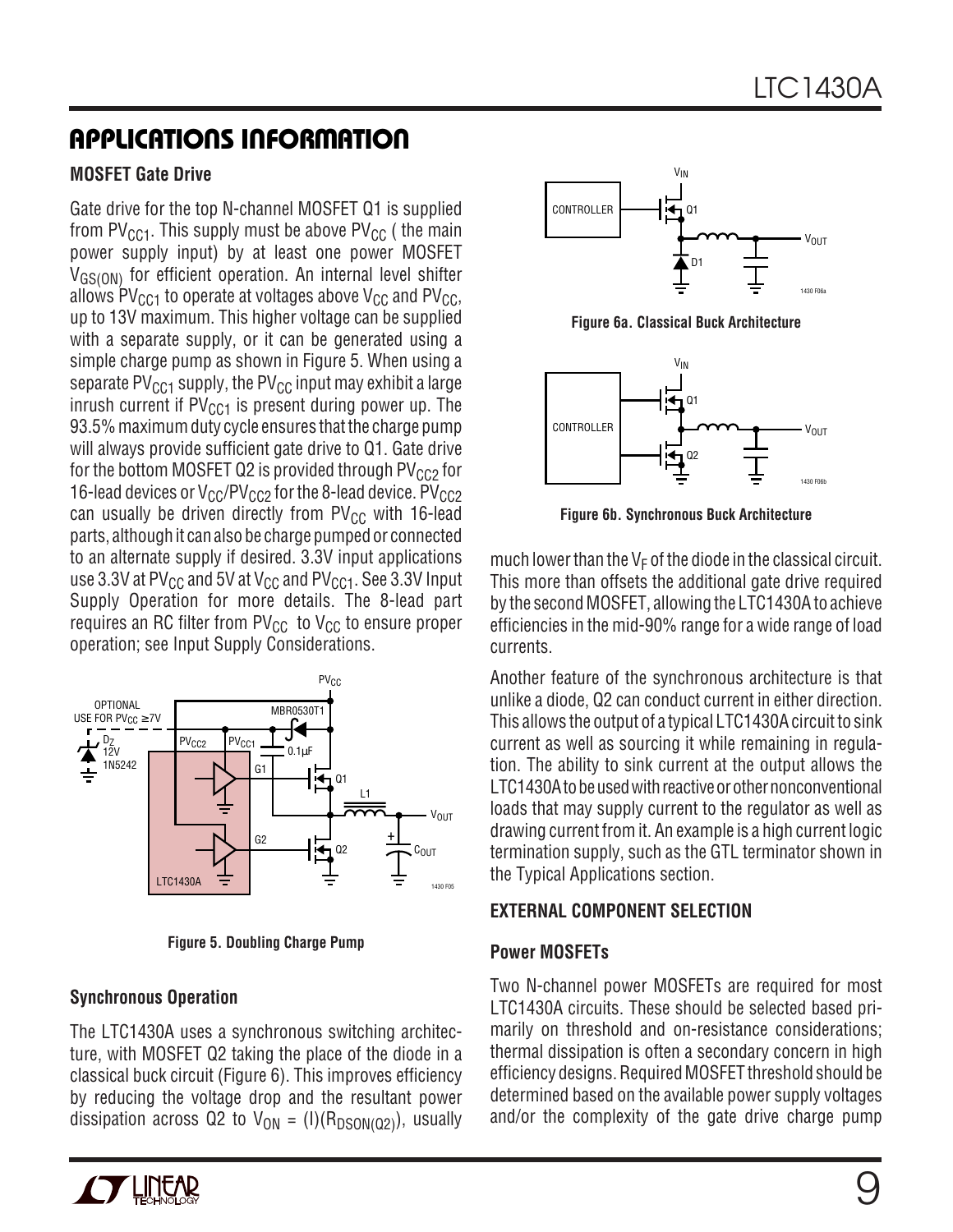scheme. In 5V input designs where an auxiliary 12V supply is available to power  $PV_{CC1}$  and  $PV_{CC2}$ , standard MOSFETs with  $R_{DS(ON)}$  specified at  $V_{GS}$  = 5V or 6V can be used with good results. The current drawn from this supply varies with the MOSFETs used and the LTC1430A's operating frequency, but is generally less than 50mA.

LTC1430A designs that use a doubler charge pump to generate gate drive for  $Q1$  and run from PV<sub>CC</sub> voltages below 7V cannot provide enough gate drive voltage to fully enhance standard power MOSFETs. When run from 5V, a doubler circuit may work with standard MOSFETs, but the MOSFET  $R_{ON}$  may be quite high, raising the dissipation in the FETs and costing efficiency. Logic level FETs are a better choice for 5V  $PV_{CC}$  systems; they can be fully enhanced with a doubler charge pump and will operate at maximum efficiency. Doubler designs running from  $PV_{CC}$ voltages near 4V will begin to run into efficiency problems even with logic level FETs; such designs should be built with tripler charge pumps (see Figure 7) or with newer, super low threshold MOSFETs. Note that doubler charge pump designs running from more than 7V and all tripler charge pump designs should include a zener clamp diode  $D<sub>7</sub>$  at PV<sub>CC1</sub> to prevent transients from exceeding the absolute maximum rating at that pin.

Once the threshold voltage has been selected,  $R_{ON}$  should be chosen based on input and output voltage, allowable power dissipation and maximum required output current. In a typical LTC1430A buck converter circuit operating in continuous mode, the average inductor current is equal to



**Figure 7. Tripling Charge Pump**

the output load current. This current is always flowing through either Q1 or Q2 with the power dissipation split up according to the duty cycle:

DC (Q1) = 
$$
\frac{V_{OUT}}{V_{IN}}
$$
  
DC (Q2) = 1 - 
$$
\frac{V_{OUT}}{V_{IN}}
$$

$$
= \frac{(V_{IN} - V_{OUT})}{V_{IN}}
$$

The  $R_{ON}$  required for a given conduction loss can now be calculated by rearranging the relation  $P = I<sup>2</sup>R$ .

$$
R_{ON} (Q1) = \frac{P_{MAX}(Q1)}{DC(Q1)(I_{MAX}^2)}
$$
  
= 
$$
\frac{V_{IN}(P_{MAX})(Q1)}{V_{OUT}(I_{MAX}^2)}
$$

$$
R_{ON} (Q2) = \frac{P_{MAX}(Q2)}{DC(Q2)(I_{MAX}^2)}
$$
  
= 
$$
\frac{V_{IN}(P_{MAX})(Q2)}{(V_{IN} - V_{OUT})(I_{MAX}^2)}
$$

P<sub>MAX</sub> should be calculated based primarily on required efficiency. A typical high efficiency circuit designed for 5V in, 3.3V at 10A out might require no more than 3% efficiency loss at full load for each MOSFET. Assuming roughly 90% efficiency at this current level, this gives a  $P_{MAX}$  value of  $(3.3V)(10A/0.9)(0.03) = 1.1W$  per FET and a required  $R_{ON}$  of:

R<sub>ON</sub> (Q1) = 
$$
\frac{(5V)(1.1W)}{(3.3V)(10A^2)}
$$
 = 0.017Ω  
R<sub>ON</sub> (Q2) =  $\frac{(5V)(1.1W)}{(5V - 3.3V)(10A^2)}$  = 0.032Ω

Note that the required  $R_{ON}$  for Q2 is roughly twice that of Q1 in this example. This application might specify a single  $0.03\Omega$  device for Q2 and parallel two more of the same devices to form Q1. Note also that while the required  $R_{ON}$ values suggest large MOSFETs, the dissipation numbers

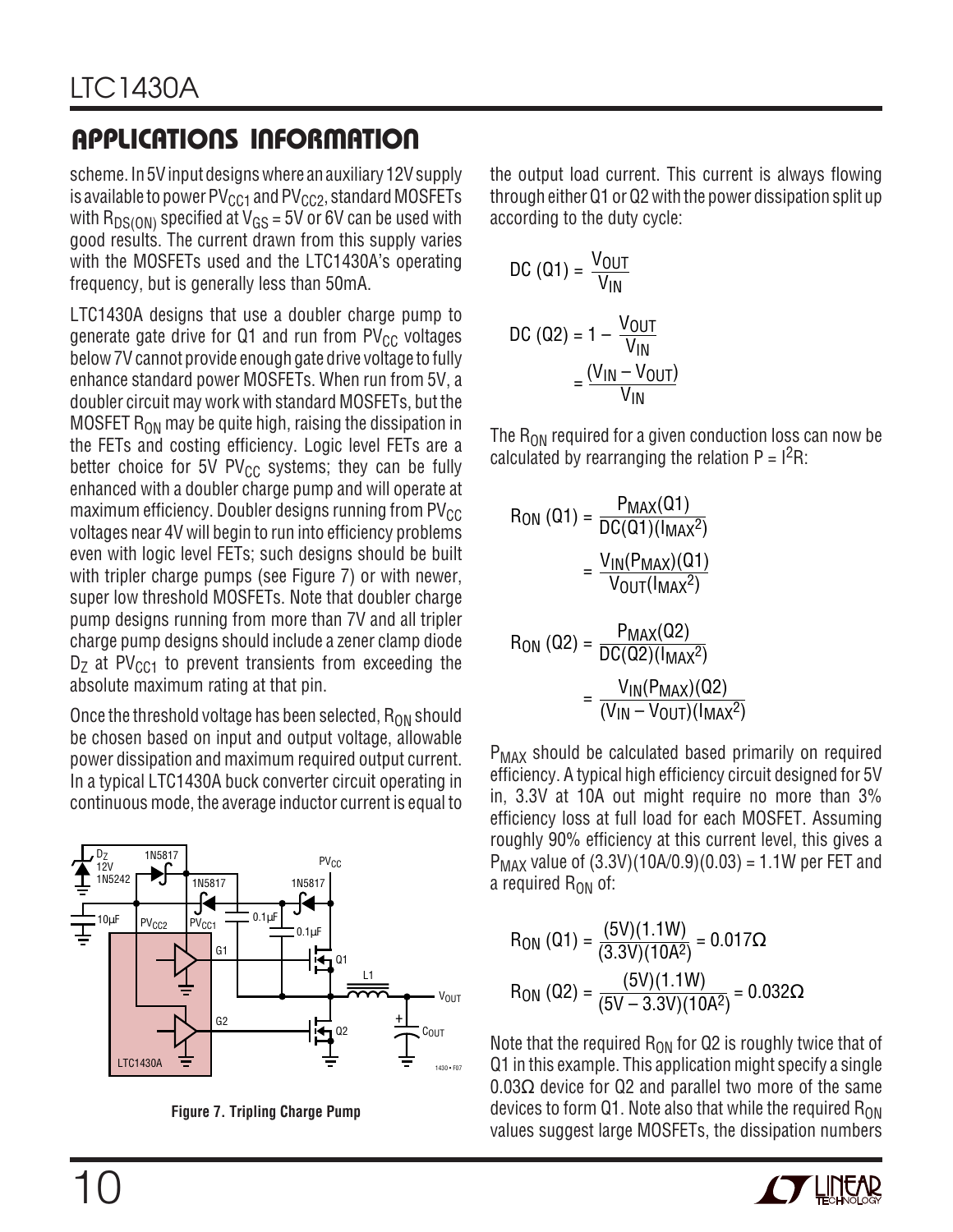are only 1.1W per device or less— large TO-220 packages and heat sinks are not necessarily required in high efficiency applications. Siliconix Si4410DY (in SO-8) and Motorola MTD20N03HL (in DPAK) are two small, surface mount devices with R<sub>ON</sub> values of 0.03 $\Omega$  or below with 5V of gate drive; both work well in LTC1430A circuits with up to 10A output current. A higher  $P_{MAX}$  value will generally decrease MOSFET cost and circuit efficiency and increase MOSFET heat sink requirements.

#### **Inductor**

The inductor is often the largest component in an LTC1430A design and should be chosen carefully. Inductor value and type should be chosen based on output slew rate requirements and expected peak current. Inductor value is primarily controlled by the required current slew rate. The maximum rate of rise of the current in the inductor is set by its value, the input-to-output voltage differential and the maximum duty cycle of the LTC1430A. In a typical 5V to 3.3V application, the maximum rise time will be:

$$
90\% \frac{(V_{IN} - V_{OUT})}{L} \frac{\text{AMPS}}{\text{SECOND}} = \frac{1.53A}{\mu s} \frac{I}{L}
$$

where L is the inductor value in  $\mu$ H. A 2 $\mu$ H inductor would have a 0.76A/us rise time in this application, resulting in a 6.5µs delay in responding to a 5A load current step. During this 6.5µs, the difference between the inductor current and the output current must be made up by the output capacitor, causing a temporary droop at the output. To minimize this effect, the inductor value should usually be in the  $1\mu$ H to 5µH range for most typical 5V to 2.xV-3.xV LTC1430A circuits. Different combinations of input and output voltages and expected loads may require different values.

Once the required value is known, the inductor core type can be chosen based on peak current and efficiency requirements. Peak current in the inductor will be equal to the maximum output load current added to half the peakto- peak inductor ripple current. Ripple current is set by the inductor value, the input and output voltage and the operating frequency. If the efficiency is high and can be approximately equal to 1, the ripple current is approximately equal to:

$$
\Delta I = \frac{(V_{IN} - V_{OUT})}{(f_{OSC})(L)}
$$
DC  
DC =  $\frac{V_{OUT}}{V_{IN}}$   
f<sub>OSC</sub> = LTC1430A oscillator frequency  
I = inductor value

Solving this equation with our typical 5V to 3.3V application, we get:

$$
\frac{(1.7)(0.66)}{(200 \text{kHz})(2 \mu \text{H})} = 2.8 \text{A}_{\text{P-P}}
$$

Peak inductor current at 10A load:

$$
10A + \frac{2.8A}{2} = 11.4A
$$

The inductor core must be adequate to withstand this peak current without saturating, and the copper resistance in the winding should be kept as low as possible to minimize resistive power loss. Note that the current may rise above this maximum level in circuits under current limit or under fault conditions in unlimited circuits; the inductor should be sized to withstand this additional current.

#### **Input and Output Capacitors**

A typical LTC1430A design puts significant demands on both the input and output capacitors. Under normal steady load operation, a buck converter like the LTC1430A draws square waves of current from the input supply at the switching frequency, with the peak value equal to the output current and the minimum value near zero. Most of this current must come from the input bypass capacitor, since few raw supplies can provide the current slew rate to feed such a load directly. The resulting RMS current flow in the input capacitor will heat it up, causing premature capacitor failure in extreme cases. Maximum RMS current occurs with 50% PWM duty cycle, giving an RMS current value equal to  $I_{\text{OUT}}/2$ . A low ESR input capacitor with an adequate ripple current rating must be used to ensure reliable operation. Note that capacitor manufacturers' ripple current ratings are often based on only 2000 hours (3 months) lifetime; further derating of the input capacitor ripple current beyond the manufacturer's specification is recommended to extend the useful life of the circuit.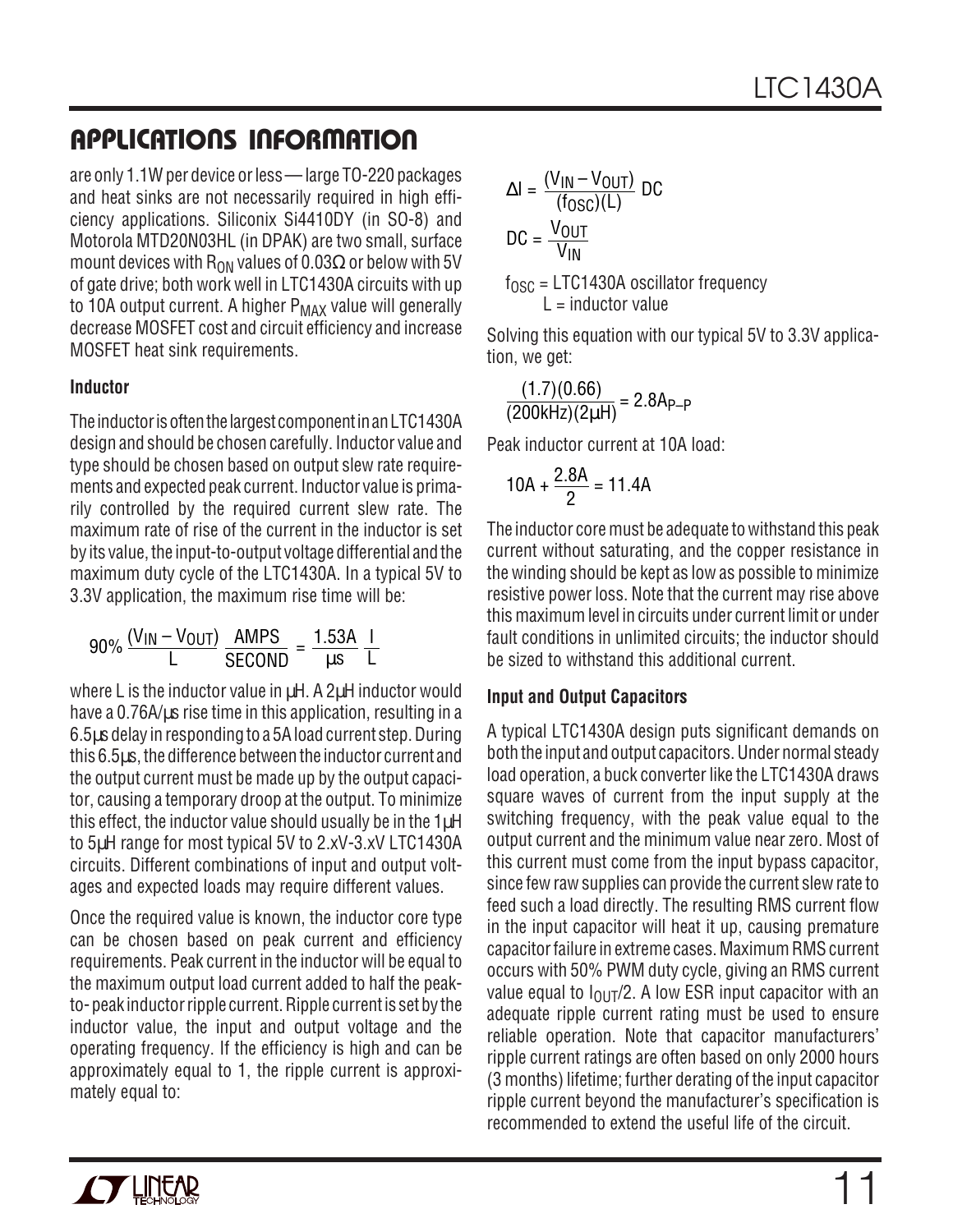The output capacitor in a buck converter sees much less ripple current under steady-state conditions than the input capacitor. Peak-to-peak current is equal to that in the inductor, usually a fraction of the total load current. Output capacitor duty places a premium not on power dissipation but on low ESR. During an output load transient, the output capacitor must supply all of the additional load current demanded by the load until the LTC1430A can adjust the inductor current to the new value. ESR in the output capacitor results in a step in the output voltage equal to the ESR value multiplied by the change in load current. A 5A load step with a 0.05 $\Omega$  ESR output capacitor will result in a 250mV output voltage shift; this is a 7.6% output voltage shift for a 3.3V supply! Because of the strong relationship between output capacitor ESR and output load transient response, the output capacitor is usually chosen for ESR, not for capacitance value; a capacitor with suitable ESR will usually have a larger capacitance value than is needed to control steady-state output ripple.

Electrolytic capacitors rated for use in switching power supplies with specified ripple current ratings and ESR can be used effectively in LTC1430A applications. OS-CON electrolytic capacitors from Sanyo give excellent performance and have a very high performance/size ratio for an electrolytic capacitor. Surface mount applications can use either electrolytic or dry tantalum capacitors. Tantalum capacitors must be surge tested and specified for use in switching power supplies; low cost, generic tantalums are known to have very short lives followed by explosive deaths in switching power supply applications. AVX TPS series surface mount devices are popular tantalum capacitors that work well in LTC1430A applications. A common way to lower ESR and raise ripple current capability is to parallel several capacitors. A typical LTC1430A application might require an input capacitor with a 5A ripple current capacity and 2% output shift with a 10A output load step, which requires a 0.007 $\Omega$  output capacitor ESR. Sanyo OS-CON part number 10SA220M (220µF/10V) capacitors feature 2.3A allowable ripple current at 85°C and 0.035 $\Omega$  ESR; three in parallel at the input and six at the output will meet the above requirements.

#### **Input Supply Considerations/Charge Pump**

The 16-lead LTC1430A requires four supply voltages to operate: PV<sub>CC</sub> for the main power input, PV<sub>CC1</sub> and PV<sub>CC2</sub> for MOSFET gate drive and a clean, low ripple  $V_{CC}$  for the LTC1430A internal circuitry (Figure 8). In many applications,  $PV_{CC}$  and  $PV_{CC2}$  can be tied together and fed from a common high power supply, provided that the supply voltage is high enough to fully enhance the gate of external MOSFET Q2. This can be the 5V system supply if a logic level MOSFET is used for Q2.  $V_{CC}$  can usually be filtered with an RC from this same high power supply; the low quiescent current (typically 350µA) allows the use of relatively large filter resistors and correspondingly small filter capacitors. 100 $\Omega$  and 4.7uF usually provide adequate filtering for  $V_{CC}$ .

The 8-lead version of the LTC1430A has the  $PV_{CC2}$  and  $V_{CC}$ pins tied together inside the package (Figure 9). This pin, brought out as  $V_{CC}/PV_{CC2}$ , has the same low ripple requirements as the 16-lead part, but must also be able to supply the gate drive current to Q2. This can be obtained









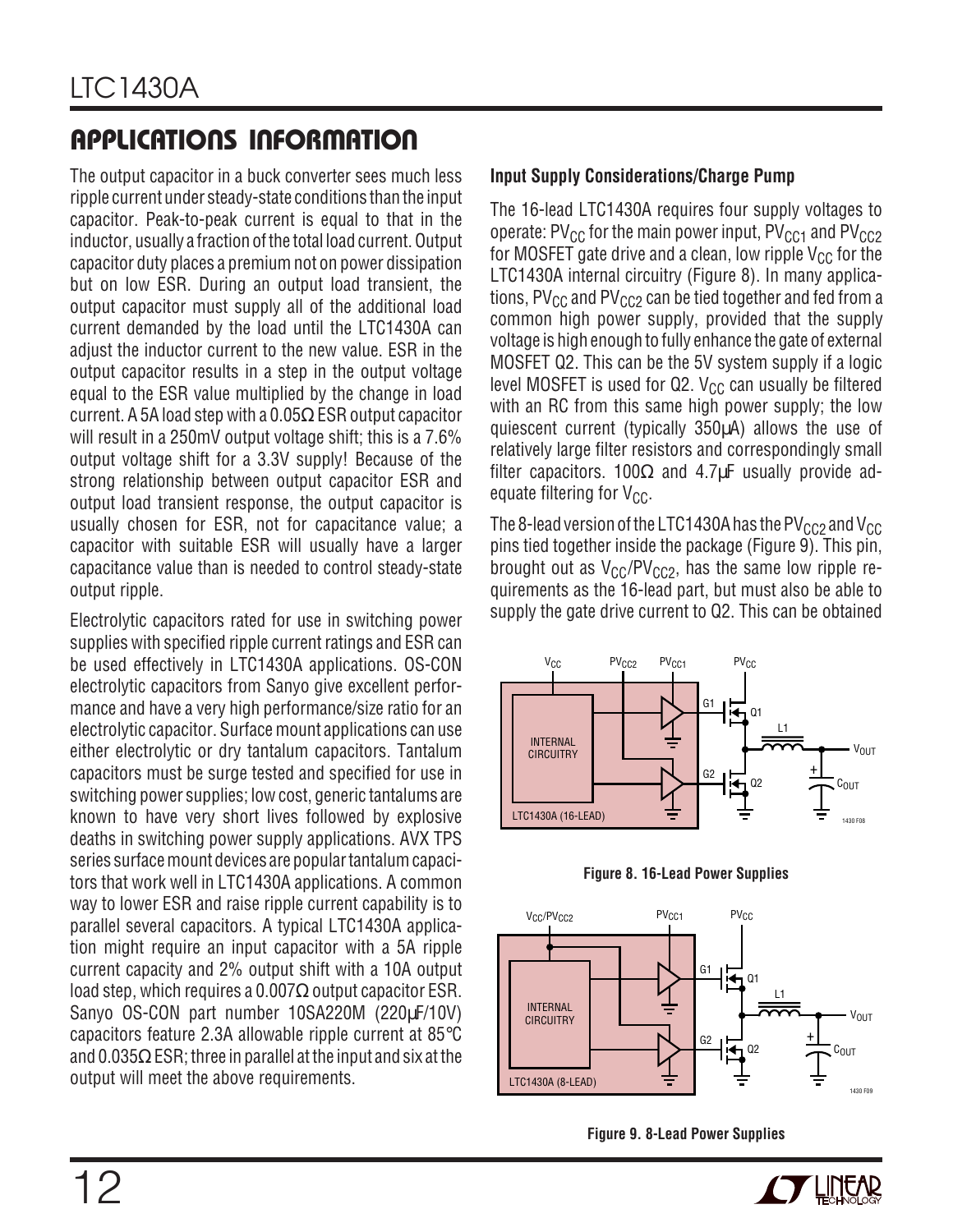by using a larger RC filter from the PV<sub>CC</sub> pin; 22 $\Omega$  and 10µF work well here. The 10µF capacitor must be VERY close to the part (preferably right underneath the unit) or output regulation may suffer.

For both versions of the LTC1430A,  $PV<sub>CC1</sub>$  must be higher than PV<sub>CC</sub> by at least one external MOSFET V<sub>GS(ON)</sub> to fully enhance the gate of Q1. This higher voltage can be provided with a separate supply (typically 12V) which should power up after  $PV_{CC}$ , or it can be generated with a simple charge pump (Figure 5). The charge pump consists of a Schottky diode from PV<sub>CC</sub> to PV<sub>CC1</sub> and a  $0.1 \mu$ F capacitor from  $PV<sub>CC1</sub>$  to the switching node at the drain of Q2. This circuit provides  $2PV_{CC} - V_F$  to  $PV_{CC1}$  while Q1 is ON and  $PV_{CC} - V_F$  while Q1 is OFF where  $V_F$  is the ON voltage of the Schottky diode. Ringing at the drain of Q2 can cause transients above  $2PV_{CC}$  at  $PV_{CC1}$ ; if  $PV_{CC}$  is higher than 7V, a 12V zener diode should be included from  $PV<sub>CC1</sub>$  to PGND to prevent transients from damaging the circuitry at  $PV_{CC2}$  or the gate of Q1.

More complex charge pumps can be constructed with the 16-lead versions of the LTC1430A to provide additional voltages for use with standard threshold MOSFETs or very low PV<sub>CC</sub> voltages. A tripling charge pump (Figure 7) can provide  $2PV_{CC}$  and  $3PV_{CC}$  voltages. These can be connected to  $PV_{CC2}$  and  $PV_{CC1}$  respectively, allowing standard threshold MOSFETs to be used with 5V at  $PV_{CC}$  or 5V logic level threshold MOSFETs to be used with 3.3V at  $PV_{CC}$ . V<sub>CC</sub> can be driven from the same potential as  $PV_{CC2}$ , allowing the entire system to run from a single 3.3V supply. Tripling charge pumps require the use of Schottky diodes to minimize forward drop across the diodes at start-up. The tripling charge pump circuit will tend to rectify any ringing at the drain of Q2 and can provide well more than  $3PV_{CC}$  at  $PV_{CC1}$ ; all tripling (or higher multiplying factor) circuits should include a 12V zener clamp diode  $D<sub>7</sub>$  to prevent overvoltage at PV<sub>CC1</sub>.

#### **3.3V Input Supply Operation**

The LTC1430A can be used with input supply voltages lower than 5V as long as a low power 5V supply is available to power the LTC1430A itself and to provide gate drive to the external MOSFETs. A typical 3.3V to 2.5V application is shown in Figure 10. The circuit can supply up to 10A at 2.5V output, and draws this power from the 3.3V supply. The 5V supply typically needs to supply about 20mA to provide gate drive to the external MOSFETs and keep the LTC1430A control circuits powered. For applications where there is no 5V supply available, see the LTC1649 data sheet.

#### **Compensation and Transient Response**

The LTC1430A voltage feedback loop is compensated at the COMP pin; this is the output node of the internal  $g_m$ error amplifier. The loop can generally be compensated



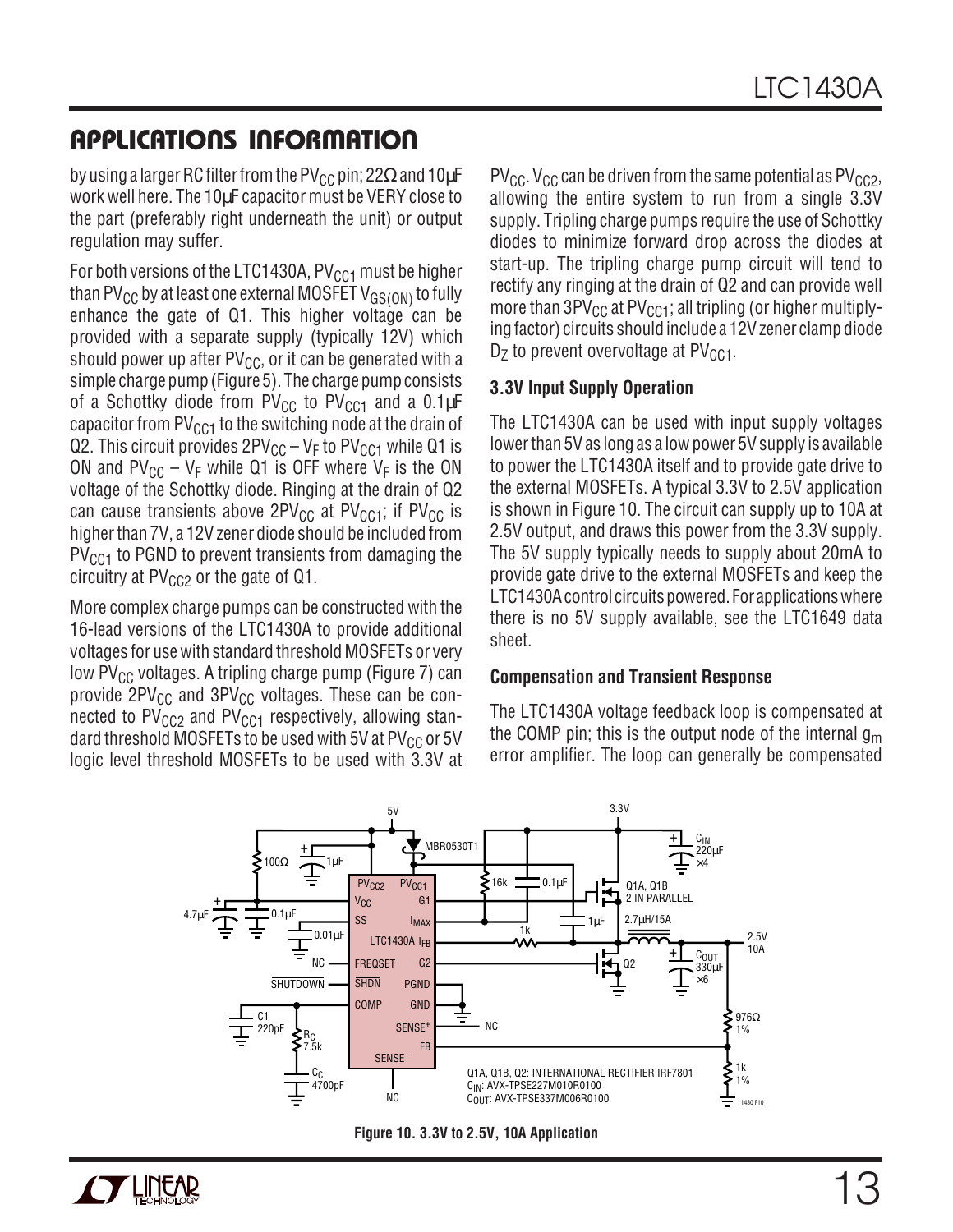properly with an RC network from COMP to GND and an additional small C from COMP to GND (Figure 11). Loop stability is affected by inductor and output capacitor values and by other factors. Optimum loop response can be obtained by using a network analyzer to find the loop poles and zeros; nearly as effective and a lot easier is to empirically tweak the  $R<sub>C</sub>$  values until the transient recovery looks right with an output load step. Table 1 shows recommended compensation components for 5V to 3.3V applications based on the inductor and output capacitor values. The values were calculated using multiple paralleled 330µF AVX TPS series surface mount tantalum capacitors as the output capacitor.

**Table 1. Recommended Compensation Network for 5V to 3.3V Application Using Multiple 330**µ**F AVX Output Capacitors**

| $L1$ ( $\mu$ H) | $C_{OUT}$ ( $\mu$ F) | $R_C$ (k $\Omega$ ) | $C_C(\mu F)$ | C1(pF) |
|-----------------|----------------------|---------------------|--------------|--------|
| 1               | 990                  | 1.8                 | 0.022        | 820    |
| 1               | 1980                 | 3.6                 | 0.01         | 470    |
| 1               | 4950                 | 9.1                 | 0.0047       | 150    |
| 1               | 9900                 | 18                  | 0.0022       | 82     |
| 2.7             | 990                  | 3.6                 | 0.01         | 470    |
| 2.7             | 1980                 | 7.5                 | 0.0047       | 220    |
| 2.7             | 4950                 | 18                  | 0.0022       | 82     |
| 2.7             | 9900                 | 39                  | 0.001        | 39     |
| 5.6             | 990                  | 9.1                 | 0.0047       | 150    |
| 5.6             | 1980                 | 18                  | 0.0022       | 82     |
| 5.6             | 4950                 | 47                  | 820pF        | 33     |
| 5.6             | 9900                 | 91                  | 470pF        | 15     |
| 10              | 990                  | 18                  | 0.0022       | 82     |
| 10              | 1980                 | 39                  | 0.001        | 39     |
| 10              | 4950                 | 91                  | 470pF        | 15     |
| 10              | 9900                 | 180                 | 220pF        | 10     |

Output transient response is set by three major factors: the time constant of the inductor and the output capacitor, the ESR of the output capacitor, and the loop compensation components. The first two factors usually have much more impact on overall transient recovery time than the third; unless the loop compensation is way off, more improvement can be had by optimizing the inductor and the output capacitor than by fiddling with the loop compensation components. In general, a smaller value inductor will improve transient response at the expense of ripple



**Figure 11. Compensation Pin Hook-Up**

and inductor core saturation rating. Minimizing output capacitor ESR will also help optimize output transient response. See Input and Output Capacitors for more information.

#### **Soft Start and Current Limit**

The 16-lead versions of the LTC1430A include a soft start circuit at the SS pin; this circuit is used both for initial startup and during current limit operation. The soft start and current limit circuitry is disabled in the 8-lead version. SS requires an external capacitor to GND with the value determined by the required soft start time. An internal 12µA current source is included to charge the external capacitor. Soft start functions by clamping the maximum voltage that the COMP pin can swing to, thereby controlling the duty cycle (Figure 12). The LTC1430A will begin to operate at low duty cycle as the SS pin rises to about 2V below  $V_{CC}$ . As SS continues to rise, the duty cycle will increase until the error amplifier takes over and begins to regulate the output. When SS reaches 1V below  $V_{CC}$  the



**Figure 12. Soft Start Clamps COMP Pin**

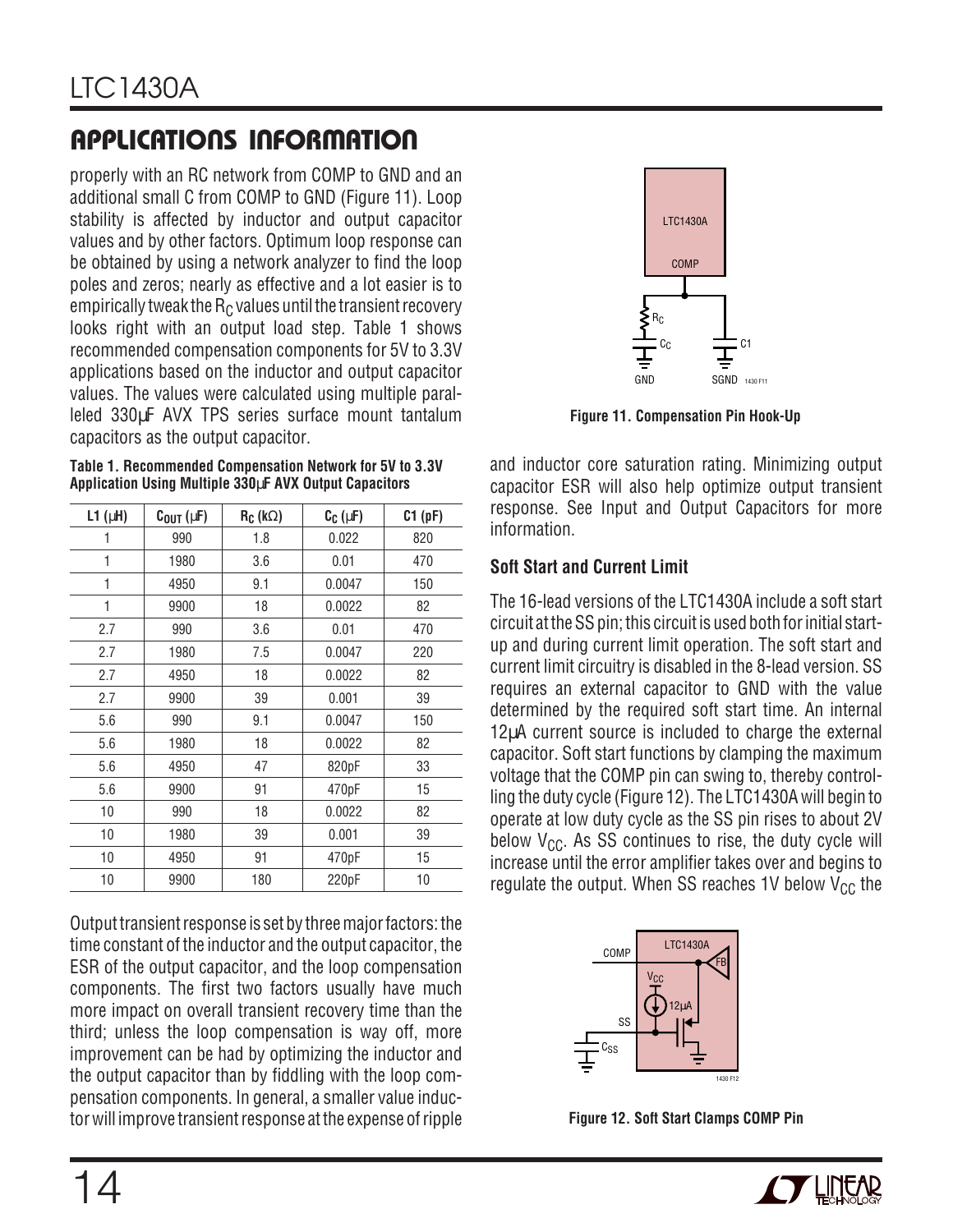LTC1430A will be in full operation. An internal switch shorts the SS pin to GND during shutdown.

The LTC1430A detects the output current by watching the voltage at  $I_{FB}$  while Q1 is ON. The  $I_{LIM}$  amplifier compares this voltage to the voltage at  $I_{MAX}$  (Figure 13). In the ON state, Q1 has a known resistance; by calculating backwards, the voltage generated at  $I_{FB}$  by the maximum output current in Q1 can be determined. As  $I_{FB}$  falls below  $I_{MAX}$ ,  $I_{IIM}$  will begin to sink current from the soft start pin, causing the voltage at SS to fall. As SS falls, it will limit the output duty cycle, limiting the current at the output. Eventually the system will reach equilibrium, where the pull-up current at the SS pin matches the pull-down current in the  $I_{\text{LIM}}$  amplifier; the LTC1430A will stay in this state until the overcurrent condition disappears. At this time  $I_{FR}$  will rise,  $I_{LIM}$  will stop sinking current and the internal pull-up will recharge the soft start capacitor, restoring normal operation. Note that the  $I_{FB}$  pin requires an external 1k series resistor to prevent voltage transients at the drain of Q2 from damaging internal structures.



**Figure 13. Current Limit Operation**

The  $I_{LIM}$  amplifier pulls current out of SS in proportion to the difference between  $I_{FB}$  and  $I_{MAX}$ . Under mild overload conditions, the SS pin will fall gradually, creating a time delay before current limit takes effect. Very short, mild overloads may not trip the current limit circuit at all. Longer overload conditions will allow the SS pin to reach a steady level, and the output will remain at a reduced voltage until the overload is removed. Serious overloads will generate a larger overdrive at  $I_{\text{LIM}}$ , allowing it to pull SS down more quickly and preventing damage to the output components.

The  $I_{LIM}$  amplifier output is disabled when Q1 is OFF to prevent the low  $I_{FB}$  voltage in this condition from activating the current limit. It is re-enabled a fixed 170ns after Q1 turns on; this allows for the  $I_{FB}$  node to slew back high and the  $I_{\text{LIM}}$  amplifier to settle to the correct value. As the LTC1430A goes deeper into current limit, it will reach a point where the Q1 on-time needs to be cut to below 170ns to control the output current. This conflicts with the minimum settling time needed for proper operation of the  $I_{LIM}$  amplifier. At this point, a secondary current limit circuit begins to reduce the internal oscillator frequency, lengthening the off-time of Q1 while the on-time remains constant at 170ns. This further reduces the duty cycle, allowing the LTC1430A to maintain control over the output current.

Under extreme output overloads or short circuits, the ILIM amplifier will pull the SS pin more than 2V below  $V_{CC}$  in a single switching cycle, cutting the duty cycle to zero. At this point all switching stops, the output current decays through Q2 and the LTC1430A runs a partial soft start cycle and restarts. If the short is still present the cycle will repeat. Peak currents can be quite high in this condition, but the average current is controlled and a properly designed circuit can withstand short circuits indefinitely with only moderate heat rise in the output FETs. In addition, the soft start cycle repeat frequency can drop into the low kHz range, causing vibrations in the inductor which provide an audible alarm that something is wrong.

#### **Oscillator Frequency**

The LTC1430A includes an onboard current controlled oscillator which will typically free-run at 200kHz. An internal 20µA current is summed with any current in or out of the FREQSET pin (Pin 11), setting the oscillator frequency to approximately 10kHz/µA. FREQSET is internally servoed to the LTC1430A reference voltage (1.265V). With FREQSET floating, the oscillator is biased from the

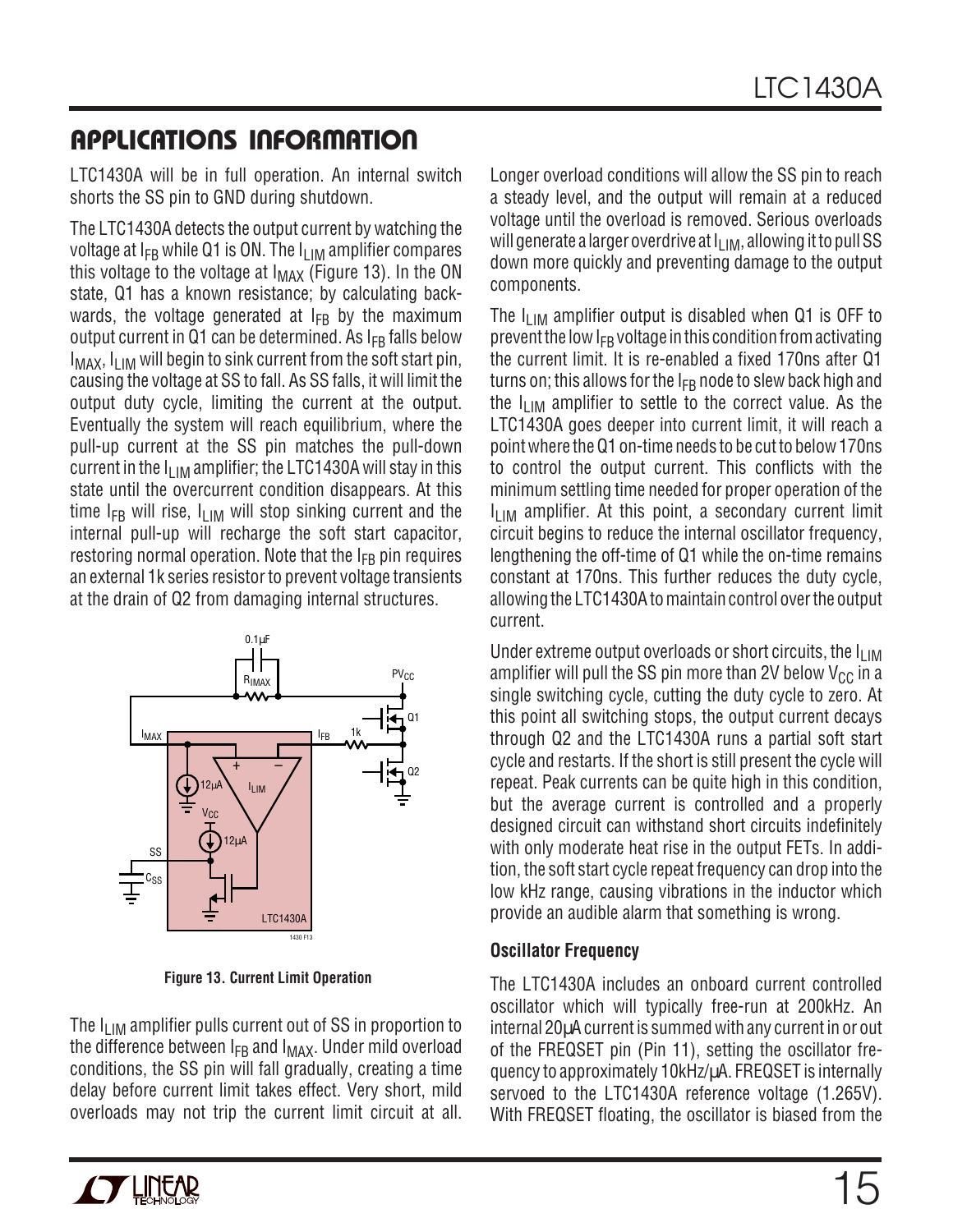internal 20µA source and runs at 200kHz. Connecting a 50k resistor from FREQSET to ground will sink an additional 25µA from FREQSET, causing the internal oscillator to run at approximately 450kHz. Sourcing an external 10µA current into FREQSET will cut the internal frequency to 100kHz. An internal clamp prevents the oscillator from running slower than about 50kHz. Tying FREQSET to  $V_{CC}$ will cause it to run at this minimum speed.

#### **Shutdown**

The LTC1430A includes a low power shutdown mode, controlled by the logic at the SHDN pin. A high at SHDN allows the part to operate normally. A low level at SHDN stops all internal switching, pulls COMP and SS to ground internally and turns Q1 and Q2 off. In shutdown, the LTC1430A itself will drop below 1µA quiescent current typically, although off-state leakage in the external MOSFETs may cause the total  $PV_{CC}$  current to be somewhat higher, especially at elevated temperatures. When SHDN rises again, the LTC1430A will rerun a soft start cycle and resume normal operation. Holding the LTC1430A in shutdown during  $PV_{CC}$  power up removes any  $PV_{CC1}$ sequencing constraints.

#### **External Clock Synchronization**

The LTC1430A SHDN pin can double as an external clock input for applications that require a synchronized clock or a faster switching speed. The SHDN pin terminates the internal sawtooth wave and resets the oscillator immediately when it goes low, but waits 50µs before shutting down the rest of the internal circuitry. A clock signal applied directly to the SHDN pin will force the LTC1430A internal oscillator to lock to its frequency as long as the external clock runs faster than the internal oscillator frequency. The LTC1430A can be synchronized to frequencies between 250kHz and 350kHz with no additional components.

The LTC1430A is synchronizable at frequencies from 200kHz to 500kHz. Frequencies above 300kHz can cause a decrease in the maximum obtainable duty cycle as rise/ fall time and propagation delay take up a large fraction of the switch cycle. Circuits using these frequencies should

be checked carefully in applications where operation near dropout is important—like 3.3V to 2.5V converters. Frequencies above 500kHz can cause erratic current limit operation and are not recommended.

#### **LAYOUT CONSIDERATIONS**

### **Grounding**

Proper grounding is critical for the LTC1430A to obtain specified output regulation. Extremely high peak currents (as high as several amps) can flow between the bypass capacitors and the  $PV_{CCA}$ ,  $PV_{CCA}$  and PGND pins. These currents can generate significant voltage differences between two points that are nominally both "ground." As a general rule, GND and PGND should be totally separated on the layout, and should be brought together at only one point, right at the LTC1430A GND and PGND pins. This helps minimize internal ground disturbances in the LTC1430A by keeping PGND and GND at the same potential, while preventing excessive current flow from disrupting the operation of the circuits connected to GND. The PGND node should be as compact and low impedance as possible, with the negative terminals of the input and output capacitors, the source of Q2, the LTC1430A PGND node, the output return and the input supply return all clustered at one point. Figure 14 is a modified schematic showing the common connections in a proper layout. Note that at 10A current levels or above, current density in the PC board itself can become a concern; traces carrying high currents should be as wide as possible.

### **Output Voltage Sensing**

The 16-lead versions of the LTC1430A provide three pins for sensing the output voltage: SENSE<sup>+</sup>, SENSE<sup>-</sup> and FB. SENSE+ and SENSE– connect to an internal resistor divider which is connected to FB. To set the output of the LTC1430A to 3.3V, connect SENSE<sup>+</sup> to the output as near to the load as practical and connect SENSE– to the common GND/PGND point. Note that SENSE– is not a true differential input sense input; it is just the bottom of the internal divider string. Connecting SENSE– to the ground near the load will not improve load regulation. For any other output voltage, the SENSE+ and SENSE– pins should

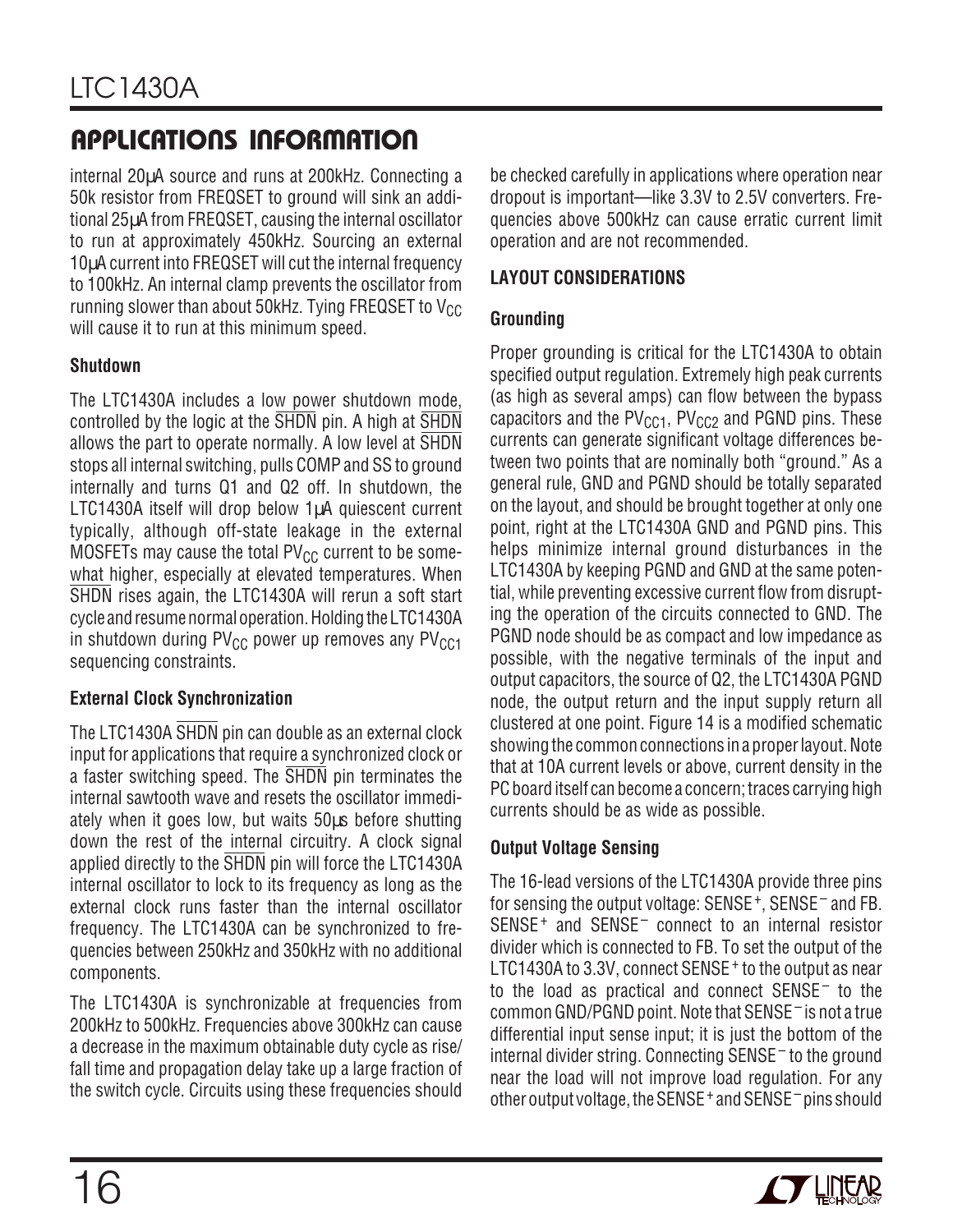

**Figure 14. Typical Schematic Showing Layout Considerations**



**Figure 15. Using External Resistors to Set Output Voltages**

be floated and an external resistor string should be connected to FB (Figure 15). As before, connect the top resistor (R1) to the output as close to the load as practical and connect the bottom resistor (R2) to the common GND/PGND point. In both cases, connecting the top of the resistor divider (either SENSE<sup>+</sup> or R1) close to the load can significantly improve load regulation by compensating for any drops in PC traces or hookup wires between the LTC1430A and the load.

### **Power Component Hook-Up/Heat Sinking**

As current levels rise much above 1A, the power components supporting the LTC1430A start to become physically large (relative to the LTC1430A, at least) and can require special mounting considerations. Input and output capacitors need to carry high peak currents and must have low ESR; this mandates that the leads be clipped as short as possible and PC traces be kept wide and short. The

power inductor will generally be the most massive single component on the board; it can require a mechanical holddown in addition to the solder on its leads, especially if it is a surface mount type.

The power MOSFETs used require some care to ensure proper operation and reliability. Depending on the current levels and required efficiency, the MOSFETs chosen may be as large as TO-220s or as small as SO-8s. High efficiency circuits may be able to avoid heat sinking the power devices, especially with TO-220 type MOSFETs. As an example, a 90% efficient converter working at a steady  $3.3V/10A$  output will dissipate only  $(33W/90\%)10\% =$ 3.7W. The power MOSFETs generally account for the majority of the power lost in the converter; even assuming that they consume 100% of the power used by the converter, that's only 3.7W spread over two or three devices. A typical SO-8 MOSFET with a  $R_{ON}$  suitable to provide 90% efficiency in this design can commonly dissipate 2W when soldered to an appropriately sized piece of copper trace on a PC board. Slightly less efficient or higher output current designs can often get by with standing a TO-220 MOSFET straight up in an area with some airflow; such an arrangement can dissipate as much as 3W without a heat sink. Designs which must work in high ambient temperatures or which will be routinely overloaded will generally fare best with a heat sink.

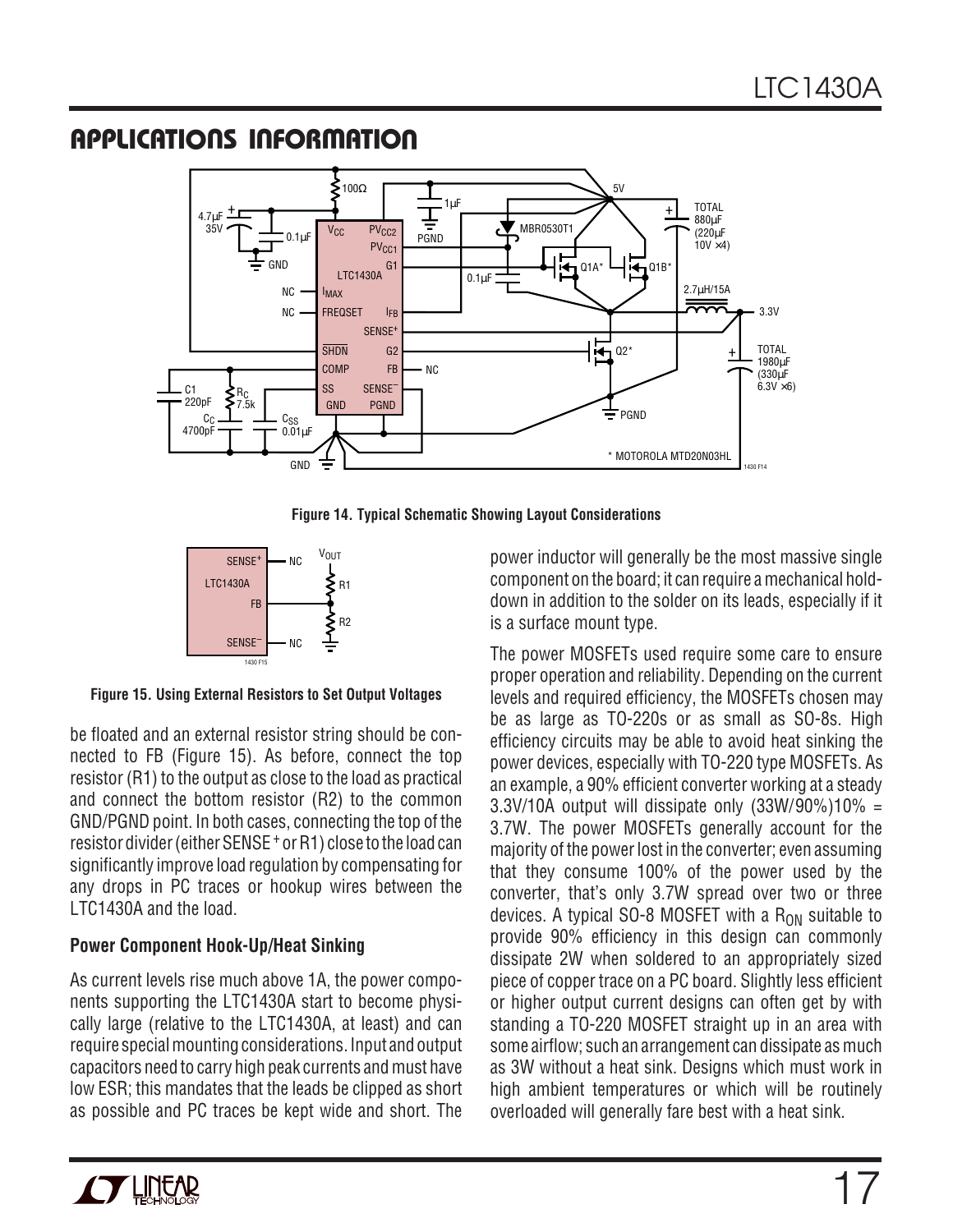Figure 17 is a synchronous buck regulator designed to provide a low voltage, very high current output from a 5V or lower input voltage. The circuit uses two 8-pin LTC1430ACS8s, operated 180° out of phase from each other. Each half of the circuit is good for 15A of output current, giving 30A total. The LT®1006 amplifier forces the two half circuits to share the load current equally. This scheme trades a small amount of additional control circuit complexity for radical reductions in the volume (hence cost) of the capacitors and inductors required. Advantages of this approach include very low input and output ripple voltages, higher ripple frequency and extremely fast transient response.

By incorporating two regulators phased opposite one another, both the input ripple currents and the output ripple currents tend to cancel. This permits running much higher ripple currents in the output inductors than would be tolerable with a single channel. The overall output ripple current in a two phase design is approximately 1/2 of a single channel's ripple current, allowing the inductor value of each channel to be 1/2 that of what a single channel system would require for equal output ripple. Since energy storage varies as the square of inductor current, and directly as the inductance, each inductor stores only 1/8th the energy of a single inductor design. Since there are two inductors, total energy storage, and therefore inductor volume, is 1/4th that of a single phase system.

A similar analysis can be done for the input capacitor requirements. In fact, a two-phase regulator will actually require less input capacitance than a single channel design at 1/2 the load current. Figure 16 shows how the ripple currents tend to cancel one another.

Another significant advantage of the two-phase topology is radically improved transient response. During a load transient, each of the two channels runs to maximum (or minimum) duty cycle. The two ripple current terms now end up reinforcing one another rather than canceling. The result is a very high di/dt, hence, very fast transient recoveries. Once steady state conditions return, the ripple currents begin to cancel again, providing very low output ripple voltage.



**Figure 16. Output Inductor Currents 5A/DIV, 30A Out**

The clocking of the two channels is accomplished by the CD4047, a low cost, CMOS mulitvibrator with a built-in divide-by-two flip flop. The CD4047 oscillator is set to run at 600kHz and the Q and Q outputs drive the LTC1430A shutdown pins. Since the sync signals are derived from the clock's divide-by-two outputs, they are inherently 180° out of phase and at the desired 300kHz clock frequency. Q1, D1 and the two resistors connected to Q1's base are used to disable the synchronization at turn-on to prevent start-up problems. As long as the input-output differential voltage is large enough to turn on Q1, the sync circuit is disabled and both LTC1430As will free run at 200kHz. Once the output rises above  $\approx$  1.5V, the regulators are allowed to lock to the clock.

One challenge with a voltage mode two-phase design is current sharing. Unlike current mode control which offers inherent current sharing, voltage mode control virtually assures that one channel will try to hog a large percentage of the load current. The circuit gets around this problem with a current share amplifier. The LT1006 op amp compares the voltage across both sense resistors and adds or subtracts a small current into the lower LTC1430A's feedback divider, forcing it to match the upper LTC1430A's current. The two PCB trace resistors are intentionally chosen to have a very low value to minimize power losses. The LT1006 features 80 $\mu$ V typical V<sub>OS</sub>, ensuring reasonably accurate current sharing.

There are three problems associated with this current sharing approach that must be dealt with. The first is that

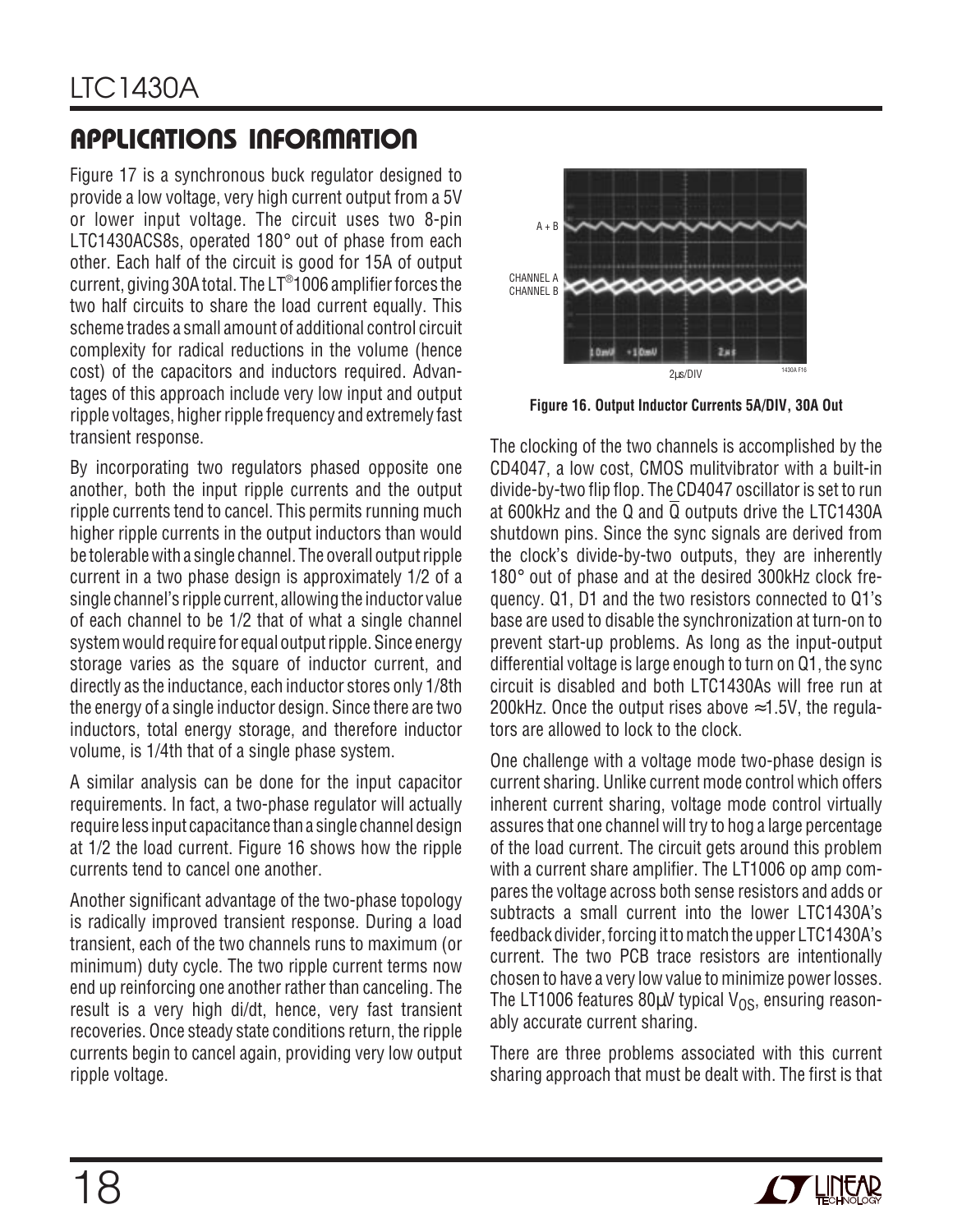

**AV LINEAR**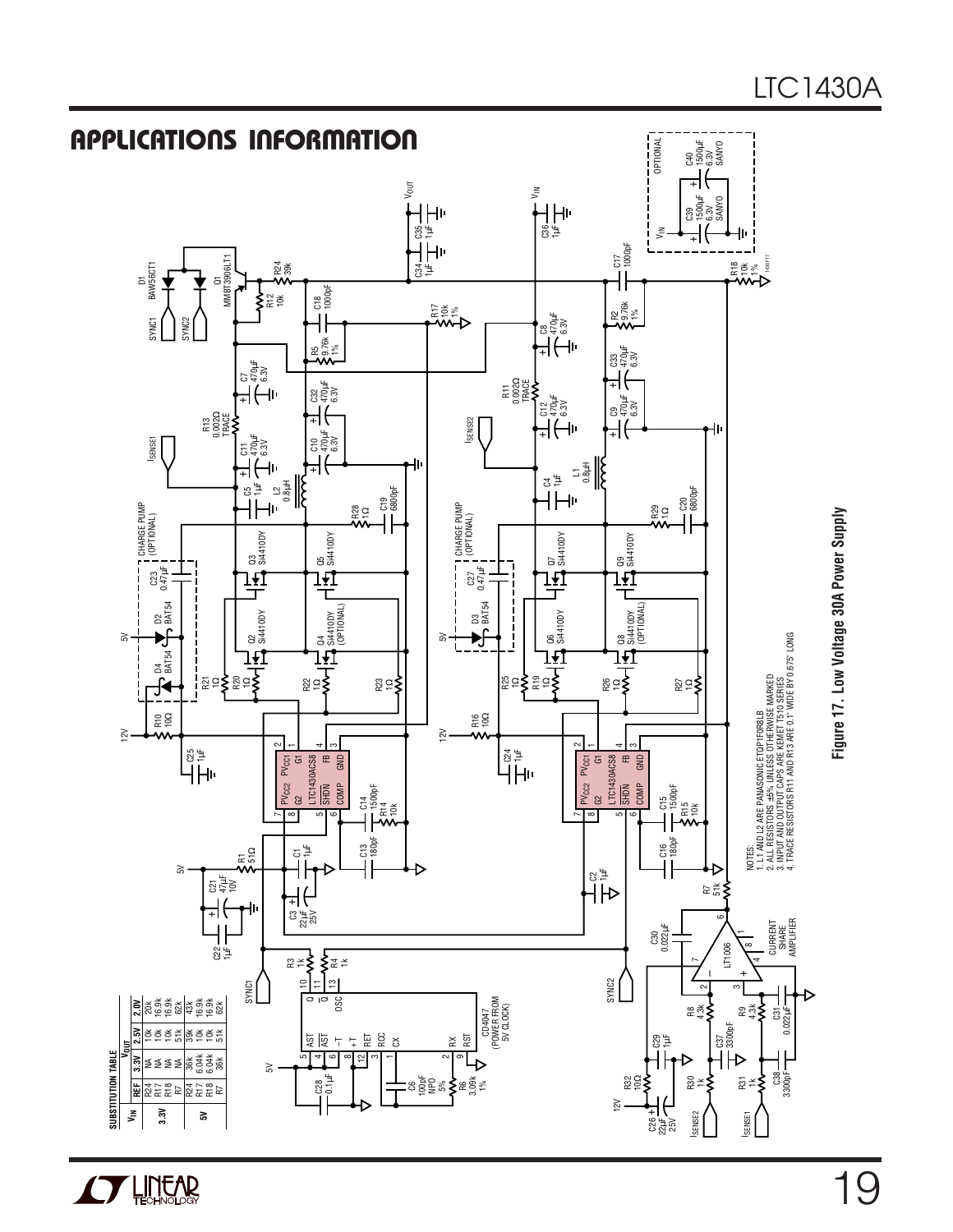the sense resistors should be well matched. This is accomplished by using trace resistors that are laid out symmetrically. Since they are formed of the same material and processed identically, they will inherently match very well. Note that the absolute value of these resistors is not important; only the match between them is of concern.

The second issue is related to the reference point for the two sense voltages. In order to avoid the need to use a true differential amplifier to measure input current, the circuit is configured such that the input side of these resistors must be at the exact same potential. If the layout is not configured this way, the current sharing accuracy will prove disappointing. With only  $0.2\Omega$  sense resistors, a seemingly small error will produce a rather large current mismatch between channels.

The last issue is related to having a very noisy sense voltage. The current waveshape at the input to a buck regulator is trapezoidal. Therefore, the sense amplifier must integrate the two current measurements in order that the average input currents be compared. The two-stage RC filter on the sense amplifier provides an adequately clean signal for the share circuit to operate correctly. High speed is not required in the current sense loop. In balanced operation any offsets in the slave regulator are dialed out by the sense amplifier. If a sudden load change should occur, both regulators will respond immediately and in the

right direction. If there are any gain differences in the two loops there will need to be a small correction in the current share error voltage. This can occur over a relatively long time period with no adverse effects. As such, the share amplifier's bandwidth is on the order of a few hundred Hz, ensuring good noise immunity.

Figure 18 demonstrates the high efficiency achieved with this two-phase converter. An efficiency > 90% is realized from a few amperes up to 30A. In theory and in practice, this multiphase approach can be extended to even higher current and output power levels. Consult Linear Technology for further details.



**Figure 18. Low Voltage 30A Power Supply Efficiency**

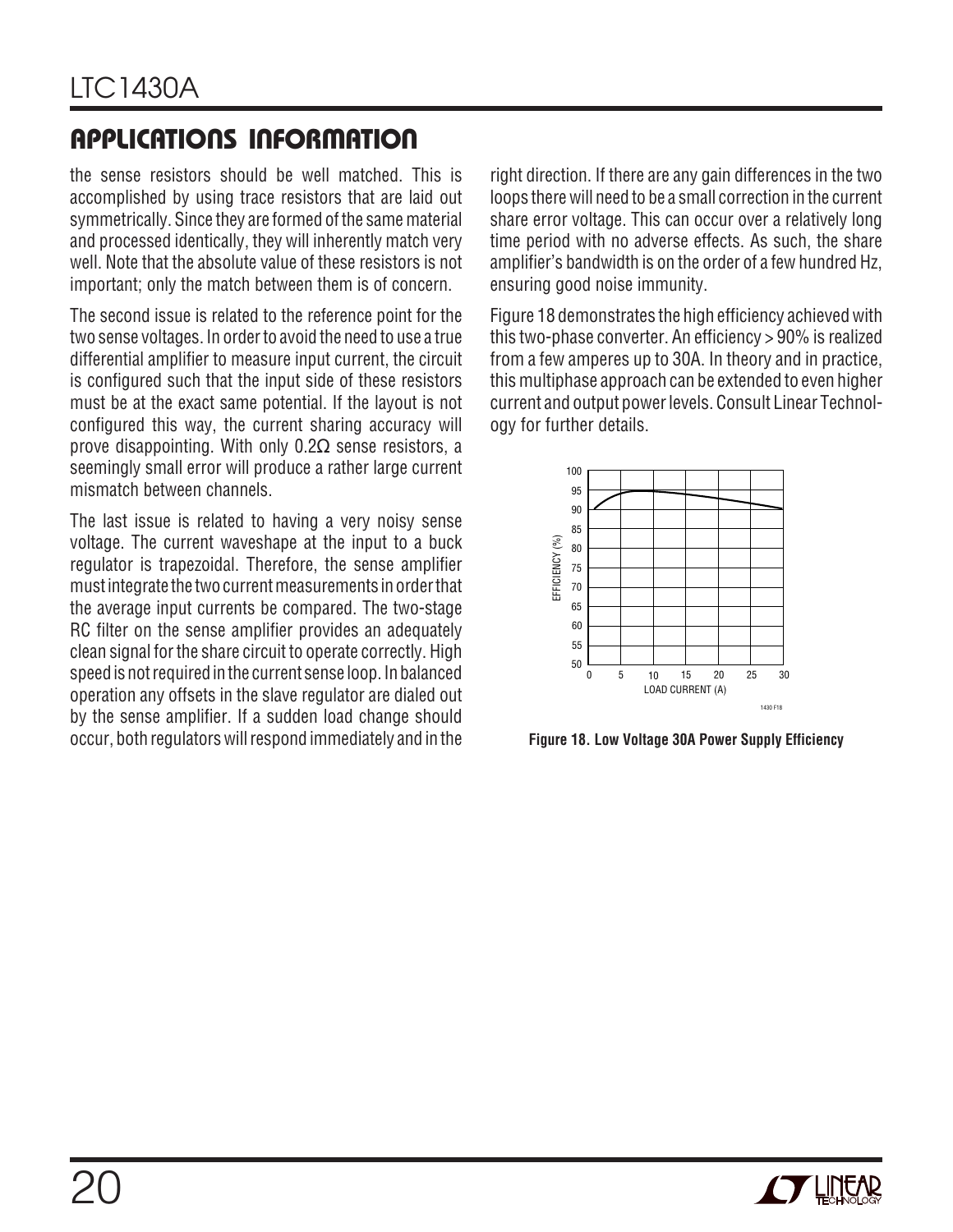### **PACKAGE DESCRIPTION** Dimensions in inches (millimeters) unless otherwise noted.

**GN Package 16-Lead Plastic SSOP (Narrow 0.150)** (LTC DWG # 05-08-1641)





SHALL NOT EXCEED 0.006" (0.152mm) PER SIDE

\*\* DIMENSION DOES NOT INCLUDE INTERLEAD FLASH. INTERLEAD FLASH SHALL NOT EXCEED 0.010" (0.254mm) PER SIDE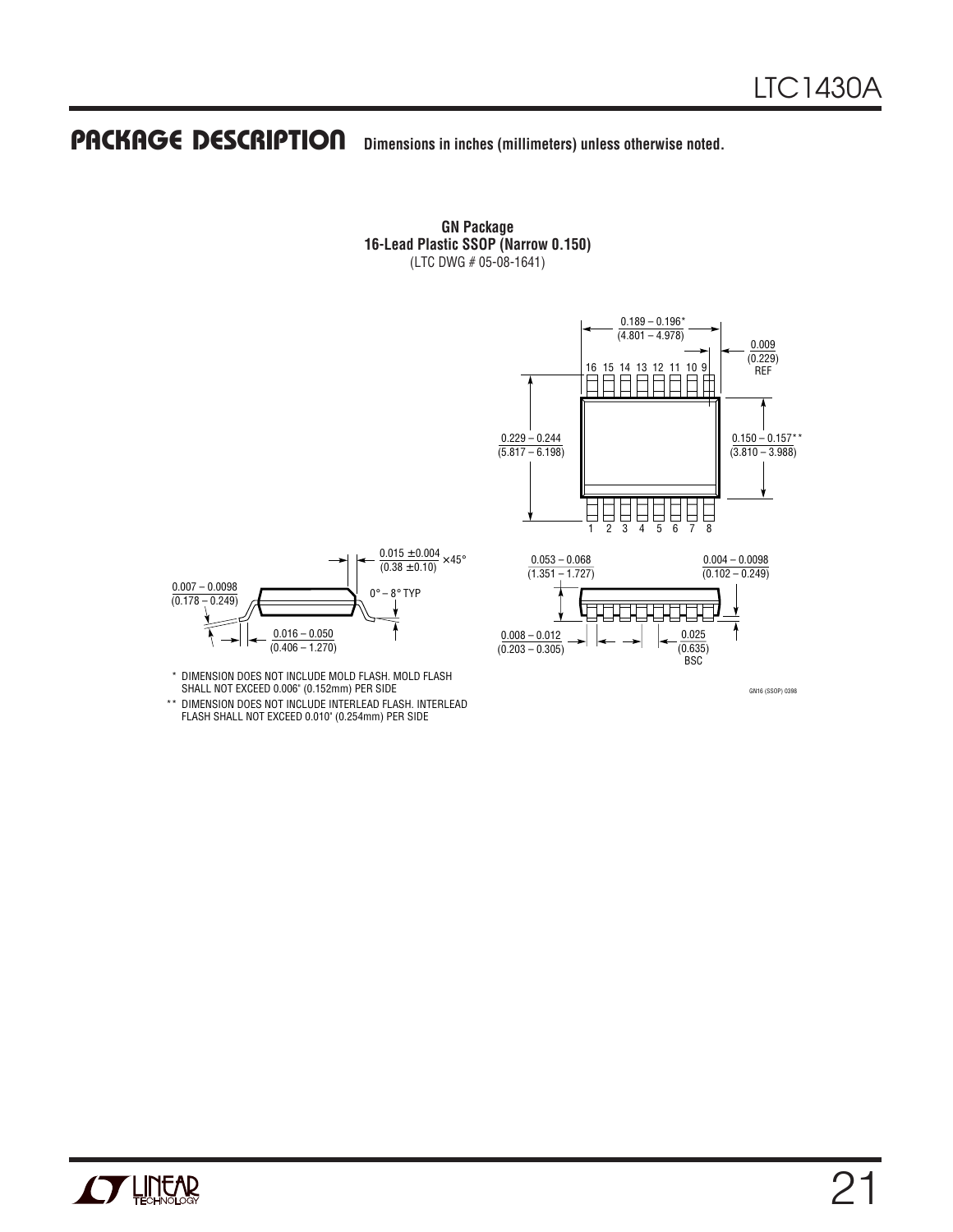### **PACKAGE DESCRIPTION** Dimensions in inches (millimeters) unless otherwise noted.



**S8 Package 8-Lead Plastic Small Outline (Narrow 0.150)** (LTC DWG # 05-08-1610)

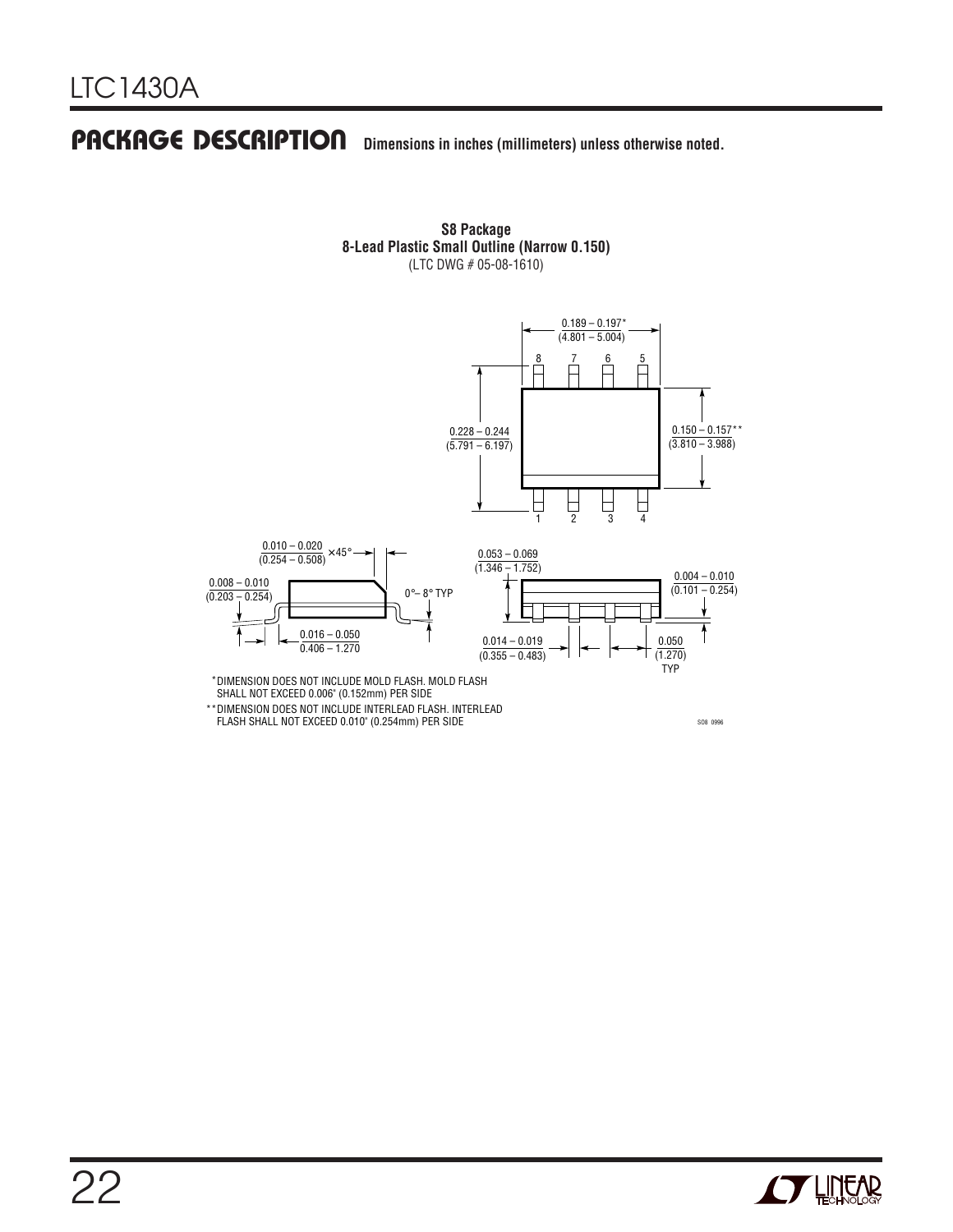### **U PACKAGE DESCRIPTIO Dimensions in inches (millimeters) unless otherwise noted.**



**S Package 16-Lead Plastic Small Outline (Narrow 0.150)** (LTC DWG # 05-08-1610)

DIMENSION DOES NOT INCLUDE INTERLEAD FLASH. INTERLEAD \*\*FLASH SHALL NOT EXCEED 0.010" (0.254mm) PER SIDE